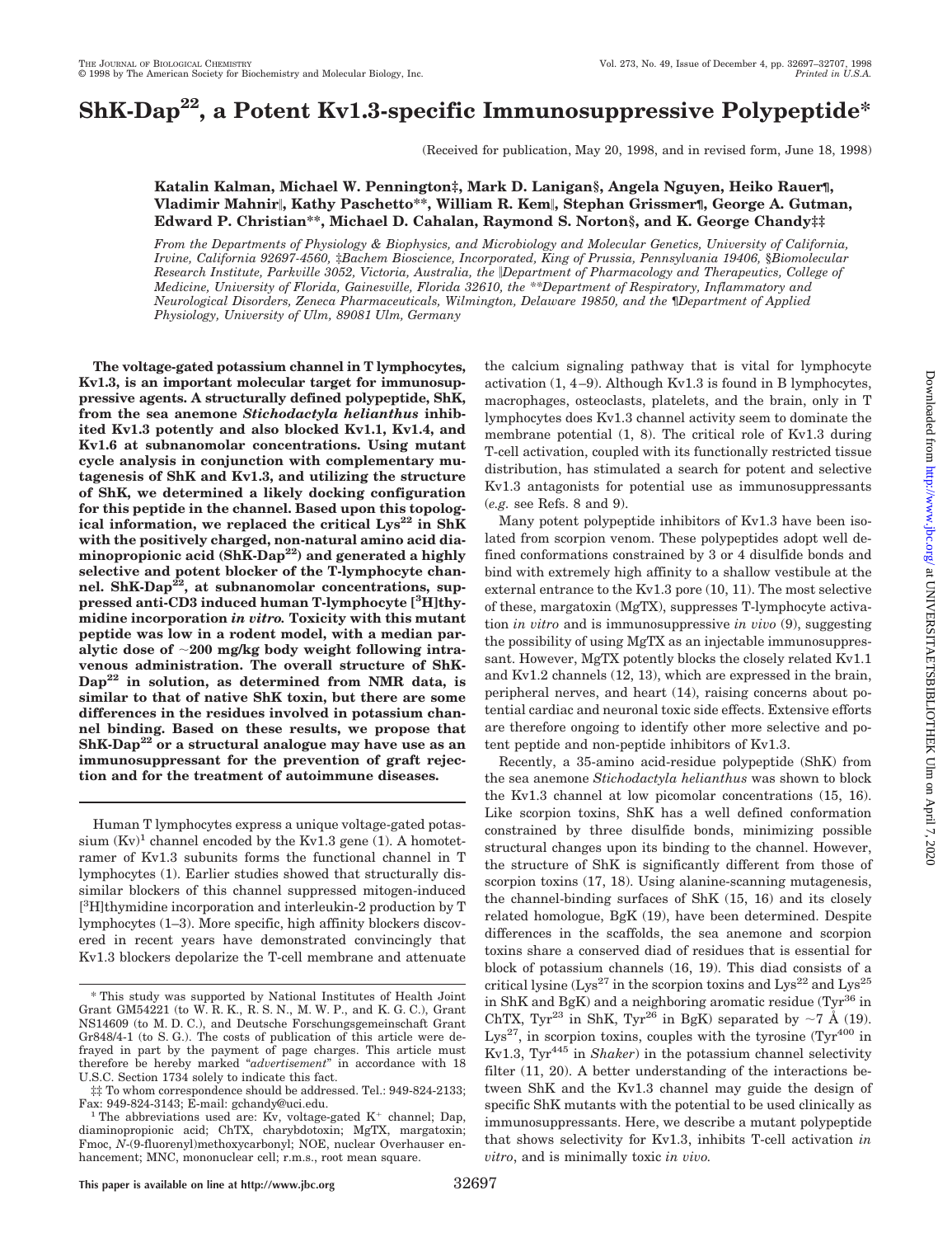#### MATERIALS AND METHODS

*Peptide Synthesis—*Fmoc-amino acid derivatives were obtained from Bachem A.G. (CH-4416 Bubendorf, Switzerland). Solid-phase assembly was initiated with Fmoc-Cys(Trt)-2-chlorotrityl resin to minimize potential racemization of the C-terminal Cys residue (21). Automated stepwise assembly was carried out entirely on an ABI-431A peptide synthesizer (Applied Biosystems, Foster City, CA). Fmoc-Dap(*t*-bu $ty$ loxycarbonyl) was substituted in place of  $Lys^{22}$  in the assembly of the polypeptide. The  $\text{Dap}^{22}$ -substituted polypeptide was cleaved and deprotected with reagent K (22) containing 5% triisopropylsilane. The ShK-Dap<sup>22</sup> analogue was solubilized, oxidized, and purified by reverse phase-high pressure liquid chromatography using the same method described previously for other ShK analogues (15). High pressure liquid chromatography-pure fractions were pooled and lyophilized. The structure and purity of the peptides were confirmed by reverse phase-high pressure liquid chromatography, amino acid analysis, and electrospray ionization-mass spectroscopy analysis. All other ShK analogues were synthesized, purified, and characterized as reported previously (15, 16). Samples were weighed and adjusted to account for peptide content prior to bioassay.

*Reagents—*Cell lines stably expressing *mKv1.1*, *rKv1.2*, *mKv1.3*, *hKv1.5*, and *mKv3.1* (7, 12) were maintained in Dulbecco's modified Eagle's medium containing 10% fetal calf serum and G418 (1 mg/ml). Human IK<sub>Ca</sub> channels were studied in activated human T cells as described previously (7). All the *mKv1.3* mutants and *mKv1.4* used in this study have been described previously (7, 10–12). Rat *Kv1.6* and *rKv3.4* were gifts from Dr. Olaf Pongs (ZMNH Hamburg, Germany). 125I-ChTX was purchased from NEN Life Science Products. Fetal calf serum and L-glutamine, penicillin, and streptomycin were obtained from Life Technologies, Inc. Anti-CD3 monoclonal antibody was acquired from Biomeda Inc (Foster City, CA).

*125I-ChTX Binding Assay—*Membranes were prepared from a cell line stably transfected with the *hKv1.3* channel. The membranes were suspended at 50  $\mu$ g/ml in incubation buffer (5 mm NaCl, 5 mm KCl, 10 mm HEPES, 6 mM glucose, pH 8.4) in Falcon 96-well polystyrene plates. Peptides were added in triplicate to wells at various concentrations. Cold ShK, ShK-Dap<sup>22</sup>, or MgTX was added to the membranes for 30 min;  $125$ I-ChTX (25 pM, 2200 Ci/mmol) was then added, and the reaction was allowed to proceed at 22 °C for a further 20 min. The reaction was stopped by harvesting the membranes onto Packard GF/C Unifilter 96-well filter plates and by washing twice rapidly with ice-cold wash buffer (200 mM NaCl, 20 mM HEPES, pH 8.0). The filter plates were dried overnight, scintillation mixture (Packard Microscint-20; Packard Bioscience, Meriden, CT) was added, and the plates were counted in a scintillation counter (Packard Top Count). Specific binding was determined by subtracting nonspecific binding (defined by 100 nM unlabeled ChTX) from total binding. This binding assay was protein dependent, saturable (B $_{\rm max}$  = 916  $\pm$ 37 fmol/mg protein), and of high affinity  $(K_d = 23 \text{ pM})$ .

*Mouse Acute Toxicity Determinations—*Several doses of ShK or ShK-Dap<sup>22</sup> were administered by intravenous tail vein injection into 15–20-g Swiss-Webster male mice. Loss of righting ability (paralysis) was assessed over a 4-h period.

*Activation of Human T Cells by Anti-CD3 Antibody—*Mononuclear cells (MNCs) were isolated over a Ficoll-Hypaque density gradient (Sigma). The isolated MNCs were incubated (37 °C, 5% CO<sub>2</sub>) for  $\leq$ 2 days in RPMI 1640 supplemented with 10% fetal calf serum, 1 mM L-glutamine, 100 units/ml penicillin, and 100  $\mu$ g/ml streptomycin. The assay was conducted in a 96-well plate by first adding monoclonal anti-CD3 and various polypeptide concentrations to wells in triplicate. Anti-CD3 was titrated to dilutions that produced a 4–25-fold increase in [<sup>3</sup> H]thymidine incorporation. MNCs were resuspended in fresh media and then added to wells at a final concentration of 0.3  $\times$   $10^6$ cells/well (final volume 200  $\mu$ l). For determination of background uptake, anti-CD3 was not added to six wells in each plate, and the average [<sup>3</sup>H]thymidine uptake from these wells subtracted from wells containing anti-CD3. Plates were incubated for 48 h, and [<sup>3</sup>H]thymidine was added during the last 6 h. The contents of the wells were harvested onto glass fiber filters (Packard GF/C unifilters) using a multi-well harvester, and cells were lysed with water. Filters were air-dried overnight. Scintillation mixture (Packard Microscint-20) was added, and [<sup>3</sup>H]thymidine incorporation was measured by counting in a scintillation counter.

*Mammalian Cells—*Each construct was linearized with *Eco*RI and transcribed *in vitro* (8, 10, 11). cRNA was diluted with fluorescent fluorescein isothiocyanate-dye (0.5% fluorescein isothiocyanate-Dextran in 100 mM KCl; fluorescein-dextran  $M_r$  10,000, Molecular Probes, or from Sigma, Deisenhofen, Germany) to a final concentration of 1

mg/ml. The cRNA/fluorescein isothiocyanate solution was filled into injection capillaries (Femtotips, Eppendorf, Germany), and rat basophilic leukemic cells, chosen because they lack endogenous Kv channels (23), were injected using an Eppendorf microinjection system (Micromanipulator 5171 and Transjector 5246), as described previously (7, 24). Fluorescent cells were visualized 2–6 h later, and electrical currents were measured using the patch-clamp method. Experiments were performed at room temperature (21–25 °C) (7). Cells measured in the whole cell configuration were normally bathed in mammalian Ringer solution containing (in mm) 160 NaCl, 4.5 KCl, 2 CaCl<sub>2</sub>, 1 MgCl<sub>2</sub>, 10 HEPES, adjusted to pH 7.4 with NaOH, with an osmolarity of 290–320 mosM. A simple syringe-driven perfusion system was used to exchange the bath solutions in the recording chamber. The internal pipette solution for Kv channel recordings contained (in mM) 134 potassium fluoride, 1 CaCl<sub>2</sub>, 2 MgCl<sub>2</sub>, 10 HEPES, 10 EGTA, adjusted to pH 7.2 (with KOH), with an osmolarity of 290–320 mosm. The internal pipette solution for the  $K_{Ca}$  channel recordings contained (in mM) 135 potassium aspartate,  $2 \text{ MgCl}_2$  10 HEPES, 10 EGTA, 8.7 CaCl<sub>2</sub>, adjusted to pH 7.2 (with KOH), with an osmolarity of 290–320 mosm ( $\left[Ca^{2+}\right]_{\text{free}}$  of  $10^{-6}$  M). Series resistance compensation (80%) was used if the current exceeded 2 nA. Capacitative and leak currents were subtracted using the P/8 or P/10 procedure. The holding potential in all experiments was –80 mV.

*Oocytes—*cRNA was transcribed *in vitro* and injected into oocytes (*Xenopus laevis* purchased from NASCO, Fort Atkinson, WI) (10, 11). Potassium currents were measured at room temperature using the two-voltage clamp technique (10, 11), and data were analyzed using pClamp software (version 5.5.1, Axon Instruments, Burlingame, CA). Whole oocytes were held at  $-100$  mV and depolarized to  $+40$  mV over 500 ms; time between pulses was 30 s. Capacitative and leak currents were subtracted prior to analysis using the P/4 procedure. The dissociation constant was calculated assuming a 1:1 binding of toxin to Kv1.3 as described (10, 11).

*Mutant Cycle Analysis—*This method provides a simple way to evaluate the strength of interaction between any two pairs of protein residues (25). For each mutant cycle, we measured the potency  $(K_d)$  of ShK and each of its mutants on Kv1.3 and each of the channel mutants.

Three positively charged ShK residues,  $Lys^9$ ,  $Arg^{11}$ , and  $Lys^{22}$ , were replaced individually by the neutral residues alanine (Ala) or norleucine (Nle). In the mutant cycle studies, the wild-type polypeptide was compared against the corresponding neutral polypeptide. In addition, we replaced  $Lys^{22}$  with the non-natural positively charged residues, diaminopropionic acid (Dap) or ornithine (Orn). These residues vary in their side chain lengths (Dap = 2.5 Å, Orn = 5.0 Å, Nle = 5.0 Å,  $Lys = 6.3$  Å). The positively charged position-22 mutants (along with  $Lys^{22}$ ) were treated as wild-type in the mutant cycle analysis and compared against the mutant polypeptide containing the neutral residue Nle<sup>22</sup>.

Four residues of the Kv1.3 channel were selected for mutagenesis:  $His<sup>404</sup>, Asp<sup>402</sup>, Tyr<sup>400</sup>, and Asp<sup>386</sup>. His<sup>404</sup> was replaced with the hydro$ phobic residue Val, and Asp<sup>386</sup> was replaced with Lys. As substitutions at positions 400 and 402 result in nonfunctional channels, we generated dimeric constructs containing one wild-type subunit and one mutant subunit. The resulting tetramers would be composed of  $(Asn^{402} \text{,} Asp^{402} \text{,})$ and  $(Val^{400}{}_{2}, Tyr^{400}{}_{2})$ . All of these channel mutants and the dimeric constructs have been used previously in mapping studies with kaliotoxin (10, 11).

The mutant cycles for  $Kv1.3-His^{404}$  and various ShK residues are shown as follows: Kv1.3(His<sup>404</sup>  $\rightarrow$  Val<sup>404</sup>)-ShK(Arg<sup>11</sup>  $\rightarrow$  Ala<sup>11</sup>),  $Kv1.3(His^{404} \rightarrow Val^{404})-ShK(Lys^9 \rightarrow Ala^9)$ ,  $Kv1.3(His^{404} \rightarrow Val^{404})-Sh K(Lys^{22} \rightarrow Ne^{22})$ ,  $Kv1.3(His^{404} \rightarrow Va^{404})-ShK(Dap^{22} \rightarrow Ne^{22})$ , and  $\text{Kv1.3}(\text{His}^{404} \rightarrow \text{Val}^{404})\text{-ShK}(\text{Orn}^{22} \rightarrow \text{Nle}^{22}).$ 

Similar cycles were constructed to measure coupling interactions between Asp<sup>386</sup> (Asp<sup>386</sup>  $\rightarrow$  Lys<sup>386</sup>), Asp<sup>402</sup> (Asp<sup>402</sup><sub>4</sub>  $\rightarrow$  Asn<sup>402</sup><sub>2</sub>,Asp<sup>402</sup><sub>2</sub>), Tyr<sup>400</sup><sub>2</sub>, Tyr<sup>400</sup><sub>2</sub>, and polypeptide positions 9, 11, and 22.

The change in coupling energy,  $\Delta\Delta G$ , for a given pair of ShK-Kv1.3 residues and their mutants was calculated using the formula  $\Delta\Delta G$  = kTln $\Omega$ , where  $\Omega$  is a dimensionless value given by the formula  $\Omega = [K_d]$ (Wt ShK-Wt Kv1.3)  $\times$   $K_d$  (mut ShK-mut Kv1.3)]/[ $K_d$  (mut ShK-Wt  $Kv1.3$ )  $\times$   $K_d$  (Wt ShK-mut Kv1.3)]. For  $\Omega$  values <1 the inverse was taken (10, 11). Schreiber and Fersht  $(25)$  reported that  $\Delta\Delta G$  values of  $\geq$ 0.5 kcal·mol<sup>-1</sup> (2 $\sigma$  error) correspond to an inter-residue distance of  $\leq$ 5 Å, and higher  $\Delta\Delta G$  values match shorter inter-residue distances. We used a  $\Delta\overrightarrow{\Delta G}$  value of  $> 0.8$  kcal·mol<sup>-1</sup> as an indicator of a close interaction  $(\leq 5 \text{ Å})$  between a pair of peptide and channel residues. Although high  $\Delta\Delta G$  values indicate tight interactions, residues that are physically close may be energetically "silent" and may not be detected by this method (26).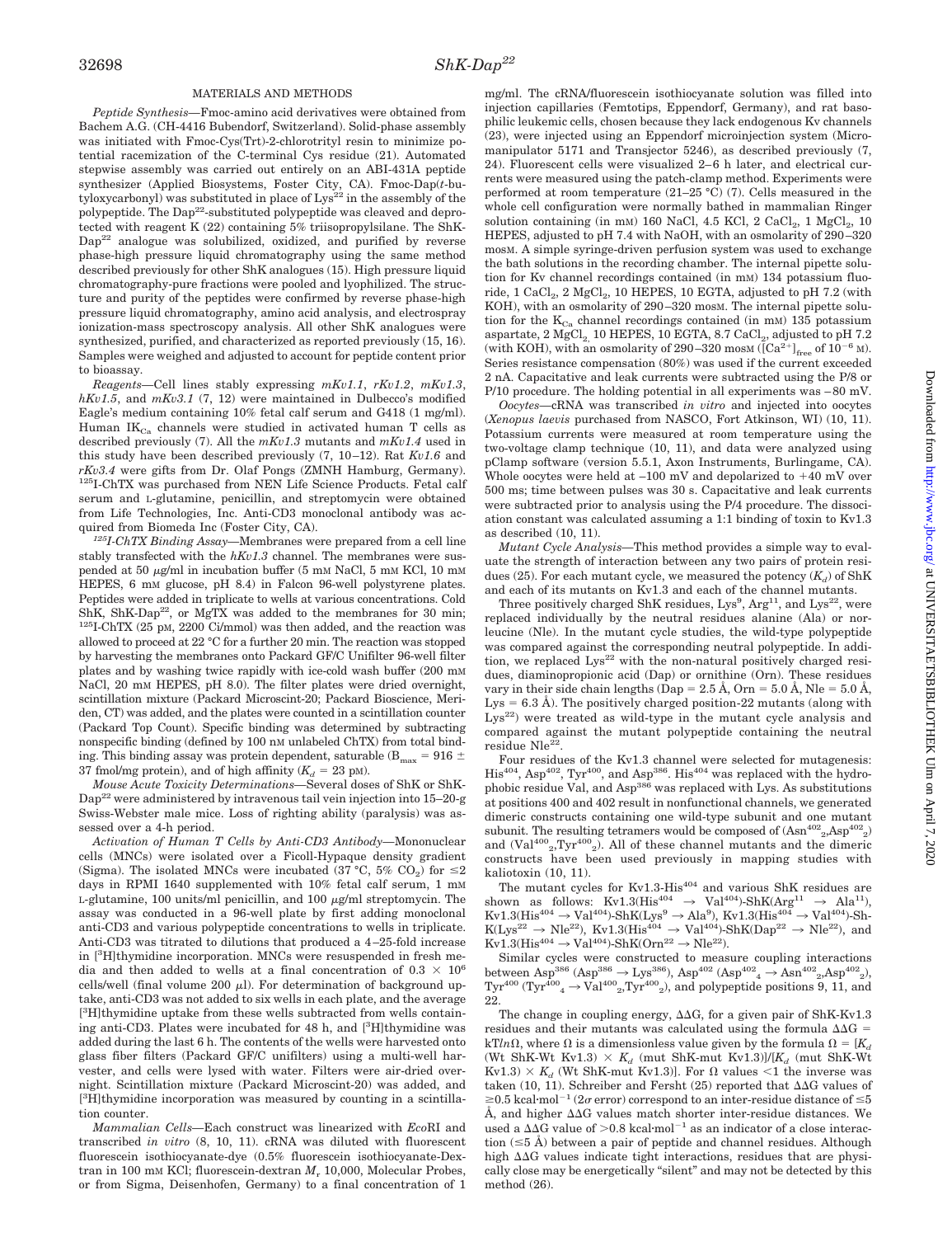All of the peptide-mapping studies were performed on channels expressed in *Xenopus* oocytes, whereas the studies described in Fig. 1 were performed on channels expressed in mammalian cells. In general, there was good correspondence between the  $K_d$  values measured on channels expressed in mammalian cells and oocytes, although ShK-Dap<sup>22</sup> was about 6-fold more potent in the oocyte system  $(K_d = 3.3 \pm 1.9)$  $pM$ ,  $n = 12$ ) compared with mammalian cells (see Fig. 1).

*Structure Determination—*Two-dimensional <sup>1</sup> H NMR spectra were recorded at 600 MHz on a  $\sim$ 2 mM solution of synthetic ShK-Dap<sup>22</sup> in  $90\%$   $\rm H_2O,~10\%$   $^{2}\rm H_2O$   $\left(\rm v/v\right)$  or  $100\%$   $^{2}\rm H_2O$  at pH 4.9 and 293 K, as described (17, 27), but with water suppression using the Watergate scheme and a 3–9-19 selective pulse (28). Spectra were also recorded at  $278$  K in an attempt to sharpen backbone amide resonances from Ser<sup>2</sup>,  $Cys<sup>3</sup>$ , Met<sup>21</sup>, Dap<sup>22</sup>, and Tyr<sup>23</sup>. Chemical shifts for Dap resonances in the synthetic peptide GlyGlyDapGlyGly-OH were measured from onedimensional and total correlation spectroscopy spectra at 293 and 298 K in 90%  $\rm H_2O,\,10\%$   $^2\rm H_2O$  at pH 5.0, using 2,2-dimethyl-2-silapentane-5sulfonate as internal standard.

A figure (Fig. S1) included in the "Appendix" summarizes the sequential assignments, slowly exchanging amides, backbone coupling constants, and medium-range NOEs for ShK-Dap<sup>22</sup>, together with a table of <sup>1</sup>H chemical shifts (Table SI). Methods for obtaining distance and angle restraints, generating structures in DYANA (29), and refining the structures by restrained simulated annealing and restrained energy minimization in X-PLOR (30) were as described previously (17, 27). The final NMR restraint list (from which values redundant with the covalent geometry had been eliminated by DYANA) consisted of 82 intraresidue, 82 sequential, 105 medium-range  $(|i-j|<5)$ , and 74 long-range  $(|i-j| \geq 5)$  upper bound restraints, no lower bound restraints, and 30 backbone and 6 side chain dihedral angle restraints. Of the 50 CHARMM-minimized structures, the best 25 were chosen on the basis of their stereochemical energies (*i.e.* excluding the electrostatic term). Of these, the best 20 were chosen on the basis of their Ramachandran plots and the consistency of their secondary structures with the NMR restraints. These structures and the NMR restraints on which they were based have been deposited in the Protein Data Bank (31) (code 1bei). Structures were analyzed using Insight II (Molecular Simulations Inc., San Diego) and MOLMOL (32). Hydrogen bonds were identified in MOLMOL using a maximum C-N distance of 2.4 Å and a maximum deviation of 35° from linearity.

*Model of Kv1.3 and ShK Docking—*To create a model of the pore and vestibule of Kv1.3 (residues 380–410), we relied heavily on the recent crystal structure of the bacterial K channel, KcsA (33, 34), and on a molecular model of the *Shaker* channel (35). Residues Phe<sup>425</sup>, Lys<sup>427</sup>, Thr449, Gly452, Phe453, and Trp454 from the *Shaker* model (35) were changed to the corresponding Kv1.3 residues Gly<sup>380</sup>, Asn<sup>382</sup>, His<sup>404</sup>,  $Thr^{407}$ ,  $Ile^{408}$ , and  $Gly^{409}$ , respectively, using Insight II. Modifications to the backbone and side chain dihedral angles were then made so that the local and global structure of the channel model better resembled the corresponding region of the KcsA channel (33). Following conjugate gradient minimization of the model using Discover (MSI), the closestto-average ShK structure (17) was juxtaposed with the channel so as to preclude steric contact between the two. The backbone atoms  $(N, C^{\alpha},$ and C) of Kv1.3 were fixed in space during the simulation, whereas the backbone fold of ShK was maintained by 16 medium-range and 3 long-range distance constraints. Inter-molecular distance constraints were added to the peptide-channel complex in conjunction with a 50 kcal mol<sup> $-1$ </sup> force constant in Discover so as to reflect data from mutant cycle analyses (see "Results"), with  $Lys^{22} N^{\zeta}$  (ShK) being kept within 5 Å of Tyr<sup>400</sup> C<sup> $\gamma$ </sup> from each of the four Kv1.3 subunits and Arg<sup>11</sup> C<sup> $\zeta$ </sup> being kept within 5 Å of a single  $His^{404}$   $N^{\delta 1}$ . A lower limit of 6 Å was maintained between  $\text{Arg}^{11} \text{C}^{\zeta}$  and  $\text{Asp}^{402} \text{C}^{\gamma}$  to restrict any interaction between these two residues, which show no coupling (see "Results"). The complex was energy minimized using 10,000 steps of conjugategradient minimization, and then a 250-ps molecular dynamics simulation was performed *in vacuo* at 300 K with a 1-fs time step, a distancedependent dielectric, and a 15-Å non-bonded interaction cut-off. After equilibration of the complex, the conformation with the lowest van der Waals repulsive energy was chosen for further energy minimization, carried out as above.

#### RESULTS

*ShK, a Potent Blocker of the Kv1.3 Channel in T Lymphocytes*—The polypeptide ShK blocks  $mKv1.3$  currents with a  $K_d$ of  $11 \pm 1.4$  pM ( $n = 4$ , mean  $\pm$  S.E.; Fig. 1*A*, Table I) and with 1:1 stoichiometry (Fig. 1*B*). Similar results were obtained for block of Kv1.3 channels in human peripheral blood T cells (data









[ShK, WT]<sub>0</sub> pM



FIG. 1. **Electrophysiological analysis of ShK block of mKv1.3 and mKv1.1.** *A*, typical Kv1.3 currents expressed in rat basophilic leukemic cells or in a L929 cell line stably expressing these channels, studied in the whole cell configuration and blocked with ShK added to the external bathing solution. *B*, Hill plot of data in *A*. *C*, typical Kv1.1 currents in L929 cells studied in the whole cell configuration and blocked with external ShK. *D*, Hill plot of data in *C*.

TABLE I *Selectivity of ShK and ShK-Dap22 on Kv channels*

 $IC_{50}$  in pM  $\pm$  S.E.M.; number of determinations are shown in parentheses. The native intermediate conductance  $K_{Ca}$  channel in T lymphocyte was blocked with potency similar to the cloned *hKCa4* channel (data not shown).

| Channel | ShK                  | $ShK-Dap22$ |                     |     |  |
|---------|----------------------|-------------|---------------------|-----|--|
|         |                      | $p_M$       |                     |     |  |
| mKv1.1  | $16 \pm 3^{\rm b}$   | (3)         | $1,800 \pm 577$     | (4) |  |
| rKv 1.2 | $9,000 \pm 300$      | (2)         | $39,000 \pm 3200$   | (3) |  |
| mKv1.3  | $11 \pm 1.4^{\rm b}$ | (4)         | $23 \pm 3^{\rm b}$  | (4) |  |
| mKv1.4  | $312 \pm 51^{\rm b}$ | (2)         | $37,000 \pm 11,000$ | (2) |  |
| hKv1.5  | >100,000             | (3)         | >100,000            | (3) |  |
| hKv1.6  | $165 \pm 3^{\rm b}$  | (2)         | $10,500 \pm 900$    | (2) |  |
| mKv1.7  | $11,500 \pm 2340$    | (3)         | >100,000            | (3) |  |
| mKv3.1  | >100,000             | (3)         | >100,000            | (3) |  |
| rkv3.4  | >100,000             | (3)         | >100,000            | (3) |  |
| hKCa4   | $28,000 \pm 3,300$   | (3)         | >100,000            | (3) |  |
|         |                      |             |                     |     |  |

not shown).

The ShK polypeptide inhibited <sup>125</sup>I-ChTX binding to its receptor in the external vestibule of *hKv1.3*. Fig. 2 shows the concentration-dependent displacement of specifically bound  $125$ I-ChTX by ShK. Fitting the concentration-response curve to a Hill equation yields an  $IC_{50}$  value for ShK of 118  $\pm$  20 pm ( $n =$ 5; mean  $\pm$  S.E.) and 1:1 peptide:channel stoichiometry. Two ShK mutants, ShK-Dap<sup>22</sup> and ShK-Nle<sup>22</sup>, also displaced <sup>125</sup>I-ChTX binding to  $hKv1.3$  with 1:1 stoichiometry and  $IC_{50}$  values of  $102 \pm 17$  pM ( $n = 8$ ) and  $663 \pm 172$  pM ( $n = 6$ ), respectively. MgTX had an IC<sub>50</sub> value of 78  $\pm$  10 pm (*n* = 6) in the same binding assay. Collectively, the electrophysiology and binding data indicate that ShK and  $\text{ShK-Dap}^{22}$  are potent blockers of the Kv1.3 channel, and these sea anemone polypeptides inter-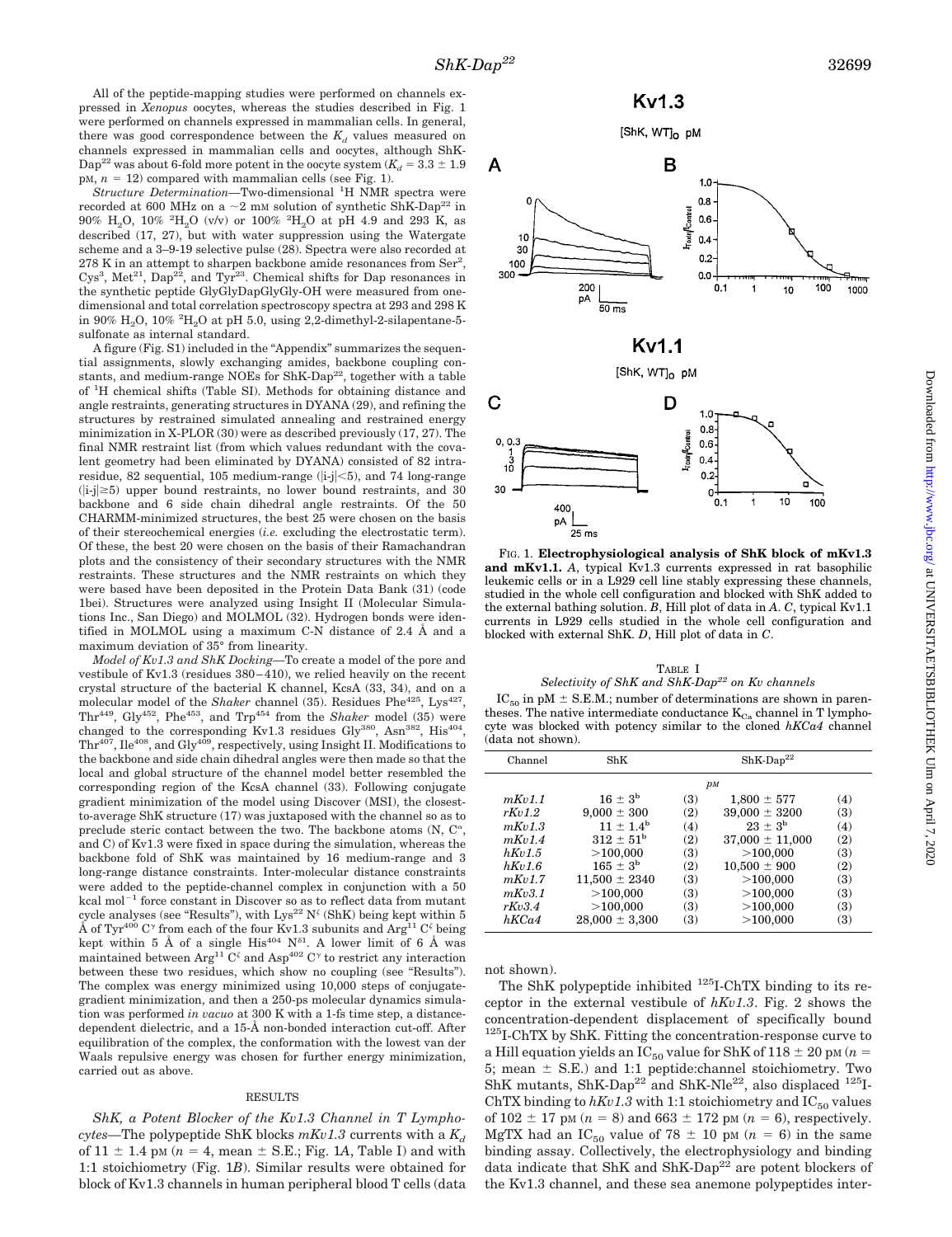

FIG. 2. **Peptide binding studies.** Points reveal the mean  $\pm$  S.E. percent displacement  $(n = 4)$  by each peptide concentration of specifically bound  $^{125}$ I-ChTX in membranes transfected with  $hKv1.3$ , as described under "Materials and Methods." Lines were iteratively fitted by Origin 4.1 software (Microcal Corp.) to the following expression: 100/  $[1 + (IC<sub>50</sub>/x)<sup>n</sup>]$ , where *x* is toxin concentration, IC<sub>50</sub> is the concentration producing one-half maximal block, and *n* is the Hill factor. Fitted parameters obtained from the individual experiments were ShK,  $IC_{50}$  $118 \pm 20$  pm,  $nH = 1.60 \pm 0.18$ ,  $n = 5$ ; ShK-Dap<sup>22</sup>, IC<sub>50</sub> = 102  $\pm$  17 pm,  $nH = 1.53 \pm 0.15, n = 8$ ; ShK-Nle<sup>22</sup>, IC<sub>50</sub> = 663  $\pm$  172 pm,  $nH = 1.62 \pm$ 0.27,  $n = 6$ ; MgTX, IC<sub>50</sub> = 79  $\pm$  10 pm,  $nH = 1.71 \pm 0.3$ ,  $n = 6$ .

act with a receptor in the external vestibule of the Kv1.3 channel that is identical or overlapping the receptor surface for the scorpion toxins.

To evaluate the selectivity of ShK for Kv1.3, we tested it against a panel of eight  $K^+$  channel targets (Table I). All the channels tested, with three exceptions, are  $>$ 100-fold less sensitive to block by ShK compared with Kv1.3 (Table I). ShK, however, blocks *mKv1.1*, a cardiac and neuronal channel, with roughly the same potency as it does *mKv1.3* (Fig. 1, *C* and *D*), and two other channels, *mKv1.4* and *rKv1.6*, are also blocked in the picomolar range (Table I). Thus, ShK is not selective for Kv1.3, necessitating a search for an ShK mutant that might be more specific.

*Identifying Polypeptide-Channel Interactions—*Determination of the docking configuration of ShK in the Kv1.3 channel might help identify ShK mutants that exhibit Kv1.3 specificity. Guided by the solution structure of the ShK polypeptide (17) and by knowledge of the geometry of the pore and vestibule gained from studies with scorpion toxins (10, 11, 20), we generated complementary mutants of ShK and Kv1.3. Utilizing double mutant cycle analysis, we identified specific pairs of ShK-Kv1.3 interactions.

Three residues in ShK were chosen for mutagenesis:  $Arg<sup>11</sup>$ and  $Lys^{22}$  on the surface, thought to interact with Kv1.3, and  $Lys<sup>9</sup>$  on the opposite surface (15–18). We focused on four channel residues  $(His^{404}, Asp^{402}, Tvr^{400}, and Asp^{386})$  that have been shown previously to be important for scorpion toxin binding  $(10, 11)$ . His<sup>404</sup> (KcsA-Tyr<sup>82</sup>) lies at the outer entrance to the ion conduction pathway  $(10, 33)$ . The ring of four  $His^{404}$  residues is unique to Kv1.3, and compounds that target this ring might be selective for the lymphocyte channel (1, 7, 8). The highly conserved  $\text{Tyr}^{400}$  (KcsA-Tyr<sup>78</sup>) and Asp<sup>402</sup> (KcsA-Asp<sup>80</sup>) in the critical signature sequence (GYGD) form part of the ion



FIG. 3. **Identifying Kv1.3-peptide interactions by mutant cycle analysis.** A, mutant cycles for the pairs  $Kv1.3(His^{404} \rightarrow Val^{404})$ -ShK- $(Dap^{22} \to \text{Nle}^{22})$  and  $\text{Kv1.3(His}^{404} \to \text{Val}^{404})$ -ShK(Lys<sup>22</sup>  $\to \text{Nle}^{22}$ ). *B*, three-dimensional bar graph showing coupling energies  $\Delta\Delta G$ (kcal·mol<sup>-1</sup>) for various peptide-channel interactions. The *horizontal line* represents the  $0.8$  kcal·mol<sup>-1</sup> cutoff (see "Materials and Methods"). Data for the mutant cycle Kv1.3(Asp<sup>386</sup>  $\rightarrow$  Lys<sup>386</sup>)-ShK(Arg<sup>29</sup>  $\rightarrow$  Ala<sup>29</sup>) are as follows: Asp<sup>386</sup>-Arg<sup>29</sup>,  $K_d = 21$  pM; Lys<sup>386</sup>-Arg<sup>29</sup>,  $K_d = 660$  pM;  $\text{Asp}^{386}\text{-} \text{Ala}^{29}, K_d = 13 \text{ pM}; \text{Lys}^{386}\text{-} \text{Ala}^{29}, K_d = 1920 \text{ pM}; \Omega = 4.7.$ 

selectivity filter and couple with  $Lys^{27}$  in the scorpion toxins (11, 20, 36). Asp<sup>386</sup> (KcsA-Arg<sup>64</sup>) lies  $\sim$ 10–14 Å from the center of the pore and interacts with  $Arg<sup>24</sup>$  in kaliotoxin and agitoxin-2 and with  $\text{Arg}^{25}$  in charybdotoxin (10, 36).

Examples of two mutant cycles are presented in Fig. 3*A*. Replacing His<sup>404</sup> in Kv1.3 with the hydrophobic valine  $(Val^{404})$ significantly altered the interaction of  $\text{ShK-Dap}^{22}$  with the channel ( $\Delta\Delta G = 2.0$  kcal·mol<sup>-1</sup>) but not that of the longer Lys<sup>22</sup> analogue ( $\Delta\Delta G = 0.19$  kcal·mol<sup>-1</sup>). Fig. 3*B* summarizes the results of mutant cycle experiments on several additional peptide-channel pairwise interactions. Collectively, these results identified seven pairs of significant ShK-Kv1.3 interactions involving four channel positions as follows:  $Arg<sup>11</sup>-His<sup>404</sup>, Lys<sup>22</sup> Tyr^{400}$ , Orn<sup>22</sup>-Tyr<sup>400</sup>, Orn<sup>22</sup>-Asp<sup>402</sup>, Dap<sup>22</sup>-Asp<sup>402</sup>, Dap<sup>22</sup>- $His<sup>404</sup>$ , and Dap<sup>22</sup>-Asp<sup>386</sup>.

Using a molecular model of Kv1.3 based on the known crystal structure of the KcsA channel (33), we used restrained molecular dynamics simulations to dock the ShK peptide into the channel (Fig. 4). In this configuration,  $Lys^{22}$  protrudes into the pore, but its side chain does not make direct contact with the critical  $\text{Tyr}^{400}$  and  $\text{Asp}^{402}$  in Kv1.3 (Fig. 4); the corresponding residues in the KcsA channel face away from the channel pore (33). This docking configuration places  $Arg<sup>11</sup>$  in close proximity to  $His^{404}$  in one channel subunit, and two of the remaining His404 residues in the tetramer lie in close proximity to peptide residues  $Met^{21}$  and  $Arg^{29}$ . In addition, our model places  $Arg^{29}$ near Asp<sup>386</sup> in the channel subunit adjacent to that which interacts with  $Arg<sup>11</sup>$ . Two lines of evidence support this placement. First, introduction of lysine at channel position 386 (D386K) causes a significant reduction in peptide potency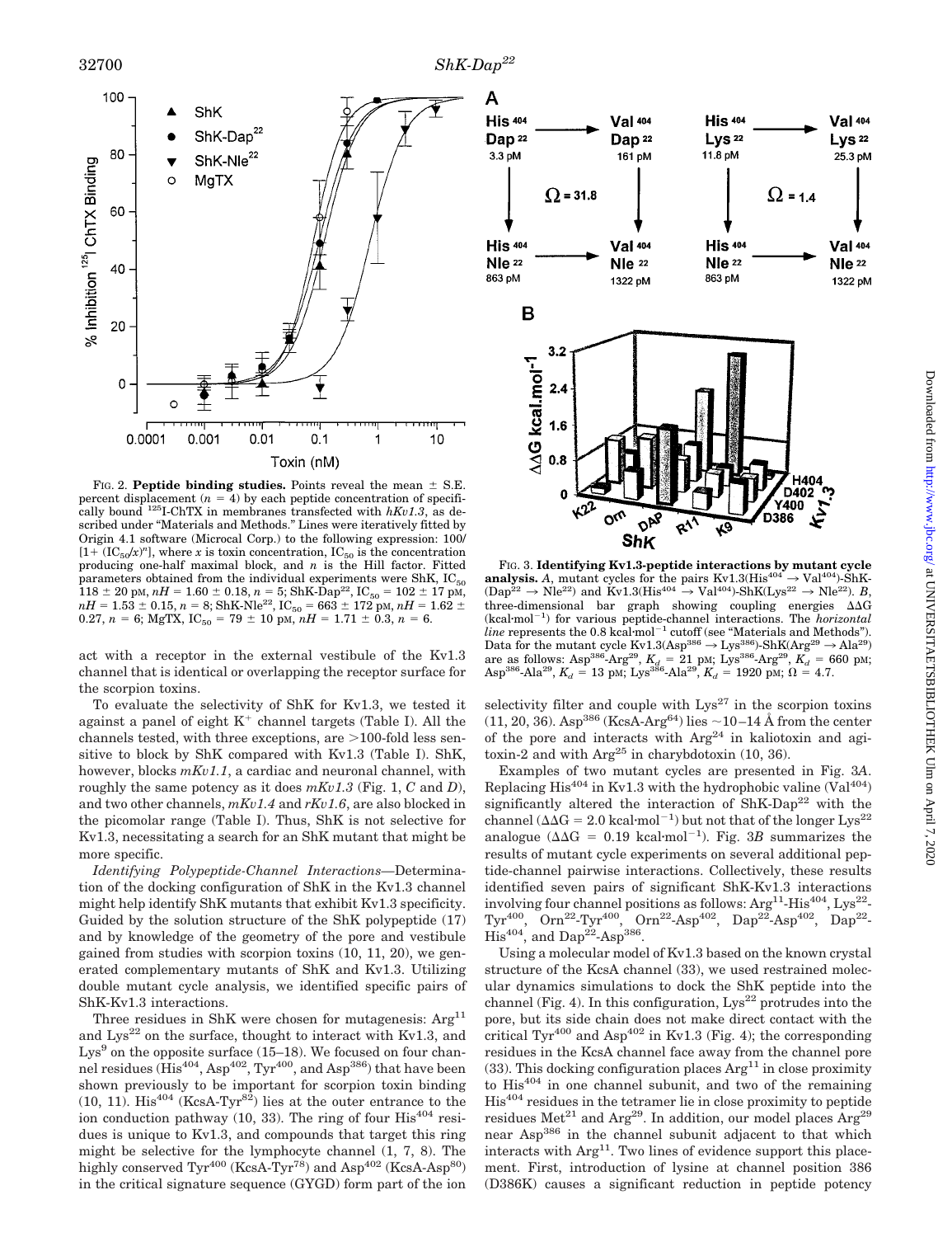FIG. 4. **Side view of ShK (***white***) docked into the Kv1.3 model (***green***), with the channel subunit nearest the viewer removed.** Lys<sup>22</sup> (*dark blue*) protrudes into the pore but does not make contact with Tyr<sup>400</sup> (*pink*) from the channel. Other side chains are colored as follows: ShK Ile<sup>7</sup>, *light green*; Arg<sup>11</sup>, *cyan*; Ser<sup>20</sup>, *orange*; Tyr<sup>23</sup>, *purple*; Kv1.3 Asp<sup>386</sup>, *yellow*; Asp<sup>402</sup>, *red*; and His<sup>404</sup>, *magenta*. In this view the side chains of  $Met<sup>21</sup>$  and Phe<sup>27</sup> of ShK are obscured by other residues. Note that the side chains of Asp<sup>386</sup>,  $\text{Asp}^{402}$  and  $\text{His}^{404}$  of all three subunits are colored, but that the side chains visible in this view come from two different subunits. The channel subunits are shaded differently. This diagram was generated using Insight II.



 $(Kv1.3, 11.8 \pm 4.8 \text{ pM}, n = 11; Kv1.3 D386K, K_d = 563 \pm 340$ pM,  $n = 10$ ), possibly via electrostatic repulsion of Arg<sup>29</sup> on ShK. Second, we also detect coupling between Asp<sup>386</sup> and Arg<sup>29</sup>  $(\Delta \Delta G = 0.88 \text{ kcal·mol}^{-1}, \text{Fig. 3 legend}).$ 

This docking configuration, which resembles that of agitoxin-2 docked in the KcsA channel (36), was used to guide the identification of ShK mutants that exhibit Kv1.3 specificity. For example, the ShK-Dap<sup>22</sup> mutant that couples strongly with the ring of four  $His^{404}$  residues unique to Kv1.3 and makes contact with Asp<sup>386</sup> might be selective for the lymphocyte channel. To test this idea, we evaluated the  $\text{ShK-Dap}^{22}$  mutant in our selectivity screen.

*ShK-Dap22 Is a Potent and Selective Blocker of Kv1.3—*The ShK-Dap<sup>22</sup> mutant blocked  $mKv1.3$  currents with a  $K_d$  of 23  $\pm$ 3 pM  $(n = 4, \text{mean} \pm \text{S.E.}; \text{Fig. 5A})$  and a Hill coefficient close to unity (Fig. 5*B*). Human Kv1.3 channels are blocked with a similar potency (data not shown). ShK-Dap<sup>22</sup> displaced  $^{125}I$ -ChTX binding to  $hKv1.3$  with an IC<sub>50</sub> of 102  $\pm$  17 pm ( $n = 8$ ; Fig. 2) and with 1:1 stoichiometry, indicating that the peptide binds in the external vestibule in a site overlapping the ChTX receptor. These results corroborate the mutant cycle data presented in Fig. 3.

In a selectivity screen,  $\text{ShK-Dap}^{22}$  was found to be a highly selective inhibitor of Kv1.3. ShK-Dap<sup>22</sup> blocked  $mKv1.1$ , *mKv1.4*, *rKv1.6*, and other potassium channel targets with significantly less potency than Kv1.3 (Fig. 5, *C* and *D*; Table I).

*ShK, ShK-Dap22, and MgTX Inhibit Human T Cell Activation with Similar Potency—*We compared the ability of ShK,  $ShK-Dap<sup>22</sup>$ , and MgTX to suppress anti-CD3-stimulated [ 3 H]thymidine incorporation by human peripheral blood T cells. All three polypeptides inhibited mitogen-stimulated [<sup>3</sup>H]thymidine incorporation to a maximum level of  $\sim$  50–60% (Fig. 6). However, the midpoint of inhibition  $(IC_{50})$  for each toxin was below 500 pM, in keeping with their affinity for the Kv1.3 channel. Consistent with our results, an earlier study reported that peripheral blood T cells isolated from mini-pigs during intravenous MgTX infusion never showed more than a  $\sim$  60% inhibition of mitogen-stimulated [<sup>3</sup>H]thymidine incorporation in an *ex vivo* proliferation assay (9).

*ShK-Dap22 Does Not Exhibit Acute Toxicity following Intravenous Injection into Rodents—*As an initial evaluation of the toxicity of ShK and ShK-Dap<sup>22</sup>, mice  $(n = 5$  in each case) were





FIG. 5. *A*, typical Kv1.3 currents expressed in rat basophilic leukemic cells or in an L929 cell line stably expressing these channels, studied in the whole cell configuration and blocked with external  $\text{ShK-Dap}^{22}$ . *B*, Hill plot of data in  $\overline{A}$ .  $C$ , external ShK-Dap<sup>22</sup> is significantly less potent on Kv1.1. *D*, Hill plot of data in *C*.

injected intravenously with each polypeptide. ShK toxin displayed a remarkably low toxicity when injected into mice, the median paralytic dose being approximately 0.5 mg per 20 g mouse, or 25 mg/kg body weight. ShK-Dap<sup>22</sup> was even less toxic; a 1.0-mg dose failed to cause any symptoms (hyperactivity or seizures) or mortality, and the median paralytic dose was  $\sim$ 200 mg/kg body weight.

*Solution Structure of ShK-Dap22 and Comparison with the*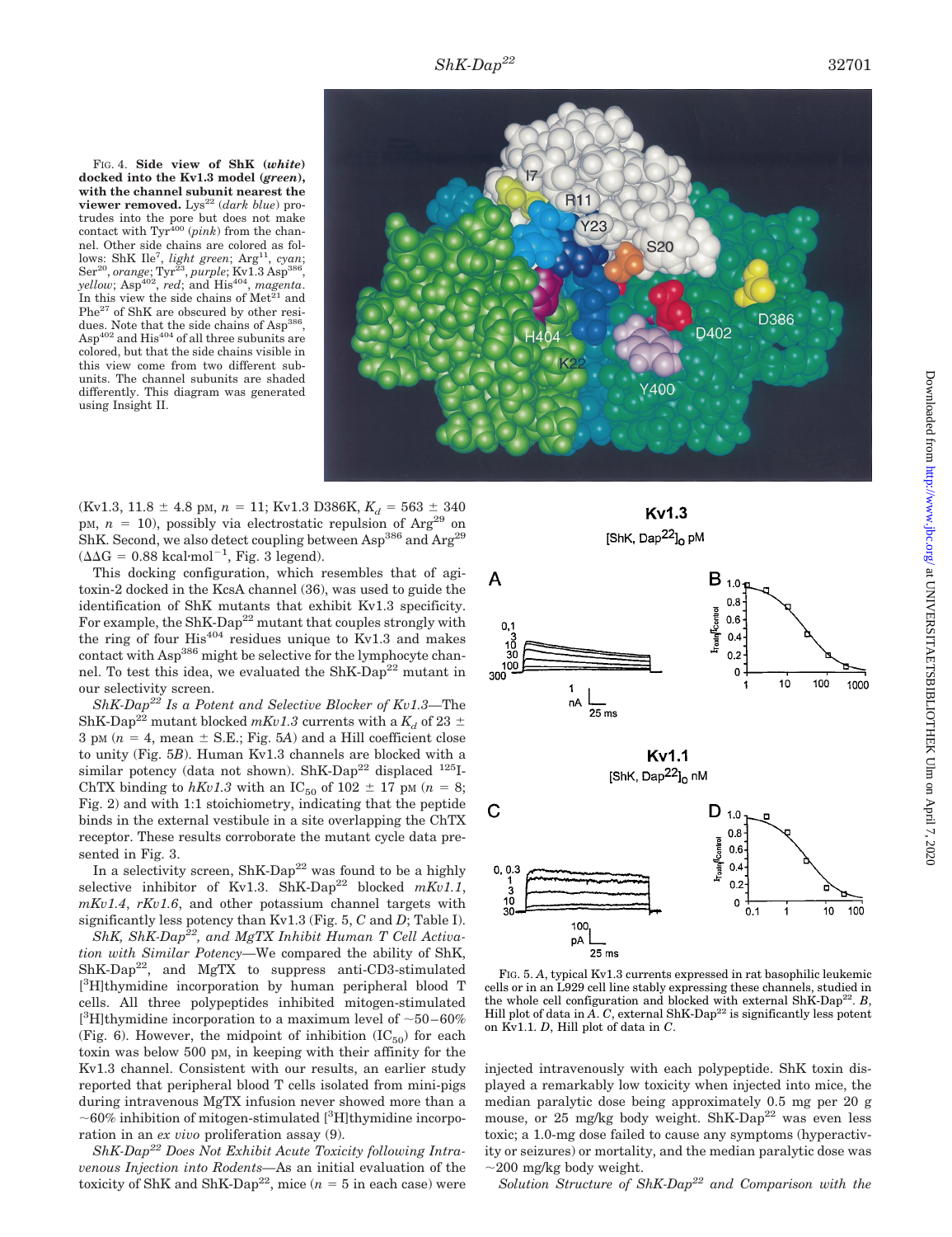

FIG. 6. MgTX, ShK, and ShK-Dap<sup>22</sup> suppress anti-CD3 induced **[ 3 H]thymidine incorporation by human peripheral blood T cells.** *Points* show the mean percent  $(\pm$  S.E.;  $n = 4-10$ ) inhibition produced by each peptide, as determined by the assay protocol described under "Materials and Methods." *Lines* were fitted iteratively by Origin to the following expression:  $A_1/[1 + (IC_{50}/x)^n]$ , where *x* is toxin concentration,  $A_1$  is the maximal block achieved,  $IC_{50}$  is the concentration producing one-half maximal block, and *n* is the Hill factor for the fitted line. Fitted parameters obtained were as follows:  $\text{ShK}, A_1 = 53\%,$  $IC_{50} = 50 \text{ pM}, nH = 0.77; \text{ShK-Dap}^{22}, A_1 = 50\%, IC_{50} = 170 \text{ pM}, nH =$ 0.64; MgTX,  $A_1 = 59\%$ , IC<sub>50</sub> = 390 pM,  $nH = 0.69$ .

*Structure of Native ShK—Has replacement of Lys<sup>22</sup> by Dap* caused local conformational changes in the Kv1.3 binding surface of the polypeptide? Does  $\text{ShK-Dap}^{22}$  sit in Kv1.3 with a similar geometry as native ShK? To address these questions, we determined the solution structure of  $\text{ShK-Dap}^{22}$  using NMR data.

*Structure of ShK-Dap22—*The structures are in good agreement with the experimental restraints and have good stereochemistry (Table II). Moreover, 91% of the residues have  $\phi$ - $\psi$ values in the generously allowed regions of a Ramachandran plot, Gly<sup>33</sup> being the only residue with a positive  $\phi$  angle. The angular order parameters (*S*) (37) of the final 20 structures indicate that residues 2–21 and 23–35 are well defined locally, with  $S_{\phi,\psi} > 0.8$  (Fig. 7). Backbone r.m.s. difference values (Fig. 7*B*) also show that the structure is well defined over most of the molecule. Mean pairwise r.m.s. differences calculated over the backbone heavy atoms  $(N, C^{\alpha}, C)$  and all heavy atoms, respectively, of the whole molecule were  $0.63 \pm 0.15$  and  $1.41 \pm 0.23$ Å, and for the well defined region (residues 2–21 and 23–35)  $0.51 \pm 0.13$  and  $1.04 \pm 0.14$  Å.

The main secondary structure elements of  $\text{ShK-Dap}^{22}$  (Fig. 8, *A* and *B*) are two short  $\alpha$ -helices encompassing residues 14–19 and 21–24. The N terminus adopts an extended conformation up to residue 8, where a pair of interlocking turns commences; in 25% of the structures this pair of turns satisfies the criteria for a  $3_{10}$ -helix centered on residues  $9-10$  (with an  $11\rightarrow8$  hydrogen bond found in all 20 structures). There is also a short stretch of helix between residues 29 and 32 (with a  $32\rightarrow 28$  hydrogen bond in all 20 structures) that is a mixture of  $\alpha$ - and  $\pi$ -helix. Backbone hydrogen bonds associated with these secondary structural elements account for many of the slowly exchanging backbone amide protons observed by NMR following dissolution in  ${}^{2}{\rm H}_{2}{\rm O}$ . Several other backbone amide protons found to be slowly exchanging were shielded from solvent.

TABLE II *Structural statistics for the 20 energy-minimized structures of ShK-Dap22 from X-PLOR*

The best 20 structures after energy minimization in the distance geometry force field of X-PLOR were subsequently energy minimized in the CHARMM force field, using a distance-dependent dielectric. Values represent mean  $\pm$  S.D.

| r.m.s. deviations from experimental distance<br>restraints $(A)$ (343) <sup><i>a</i></sup> | $0.028 \pm 0.001$   |
|--------------------------------------------------------------------------------------------|---------------------|
| r.m.s. deviations from experimental dihedral                                               | $0.47 \pm 0.15$     |
| restraints (deg) $(36)^a$<br>r.m.s. deviations from idealized geometry                     |                     |
| Bonds $(A)$                                                                                | $0.0107 \pm 0.0006$ |
| Angles (deg)                                                                               | $2.66 \pm 0.05$     |
| Impropers (deg)                                                                            | $0.37 \pm 0.02$     |
| Energies (kcal·mol <sup>-1</sup>                                                           |                     |
| $\rm E_{NOE}$                                                                              | $14.1 \pm 1.1$      |
| $\rm E_{cdih}$                                                                             | $0.53 \pm 0.28$     |
| $E_{L-J}$                                                                                  | $-126 \pm 7$        |
| $E_{bond} + E_{angle} + E_{improper}$                                                      | $111 \pm 4$         |
| $\rm E_{elec}$                                                                             | $-513 \pm 29$       |
| Mean pairwise r.m.s. difference (Å)                                                        |                     |
| $0.63 \pm 0.15^b$<br>Residues 1-35                                                         | $1.41 \pm 0.23^c$   |
| $0.51 \pm 0.13^b$<br>Residues 2–21, 23–35                                                  | $1.04 \pm 0.14^c$   |

*<sup>a</sup>* The numbers of restraints are shown in parentheses. None of the structures had distance violations  $> 0.3$  Å or dihedral angle viola-

tions  $> 5^{\circ}$ .<br><sup>*b*</sup> Backbone heavy atoms.

*<sup>c</sup>* All heavy atoms.

*Comparison with ShK—*The overall structures of ShK and ShK-Dap22 are quite similar, as shown in Fig. 8*B*. Pairwise r.m.s. differences over the backbone heavy atoms N,  $C^{\alpha}$ , and C between the closest-to-average structures for ShK and ShK-Dap<sup>22</sup> are 1.82 Å over residues 1–35, 1.70 Å over residues 2–21 and 23–35 (the well defined region of the analogue), and 1.38 Å over the well defined region of ShK (residues 3–33).

The main secondary structure elements of the two molecules are the same, but  $\text{ShK-Dap}^{22}$  also has a recognizable helix near the C terminus involving residues 29–32. In ShK, this region has a similar structure but does not satisfy the criteria for a helix. The only appreciable differences between the backbone dihedral angles of the two structures occur at  $Pro<sup>8</sup>(\psi)$ , Thr<sup>31</sup>  $(\phi)$ , and the three C-terminal residues  $(\phi)$ .

*Potassium Channel Binding Residues in ShK-Dap22—*In Fig. 8*C*, the structures of ShK-Dap<sup>22</sup> and ShK are aligned over N,  $C^{\alpha}$ , C, and  $C^{\beta}$  of residues 11–23, which includes the most important residues for potassium channel binding (15, 16) (Figs. 3 and 4). In this view, the side chains of  $\text{Arg}^{11}$  and  $\text{Tr}^{23}$ have similar orientations, although they have moved closer together. The distances from Tyr<sup>23</sup> C<sup> $\gamma$ </sup> to Arg<sup>11</sup> C<sup> $\gamma$ </sup> are 3.9  $\pm$  0.2 and 7.4  $\pm$  0.7 Å, respectively, in ShK-Dap<sup>22</sup> and ShK. The functionally more important distances from the centroid and phenolic oxygen of Tyr<sup>23</sup> to Arg<sup>11</sup> C<sup> $\zeta$ </sup> are, respectively, 4.9  $\pm$  0.2 and 3.3  $\pm$  $0.2 \text{ Å}$  in ShK-Dap<sup>22</sup> and  $6.7 \pm 1.1$  and  $4.7 \pm 1.4$  Å in ShK. In ShK, the  $Lys^{22}$  side chain is not as well defined as other side chains in this region. The shorter  $\text{Dap}^{22}$  side chain of ShK- $\text{Dap}^{22}$  is better defined and in most structures is oriented toward the  $\text{Tw}^{23}$  ring (there may be a weak hydrogen-bonding interaction between the positively charged  $\mathrm{NH}_3^+$  group and the aromatic ring). Distances from the centroid and phenolic oxygen of Tyr<sup>23</sup> to N<sup> $\gamma$ </sup> or C<sup> $\gamma$ </sup> of residue 22 are, respectively,  $4.5 \pm 1.1$  and  $4.9 \pm 1.0$  Å in ShK-Dap<sup>22</sup> and 6.6  $\pm$  0.8 and 8.1  $\pm$  0.8 Å in ShK. Corresponding distances from  $C^{\zeta}$  of Arg<sup>11</sup> to N<sup> $\gamma$ </sup> or C<sup> $\gamma$ </sup> of residue 22 are, respectively,  $8.0 \pm 1.1$  in ShK-Dap<sup>22</sup> and  $11.7 \pm 1.5$  Å in ShK. Thus, it seems that these three functionally important residues (11, 22, and 23) have moved closer together in  $\text{ShK-Dan}^{22}$ .

There has been an associated shift in the positions of the side chains of  $\text{I} \leq 7$  and  $\text{P} \leq 7$ . The centroid of the aromatic ring of Tyr<sup>23</sup> is 6.3  $\pm$  0.2 Å from the centroid of the phenyl ring of Phe<sup>27</sup> in ShK-Dap<sup>22</sup>, compared with  $4.5 \pm 0.4$  Å in ShK, and is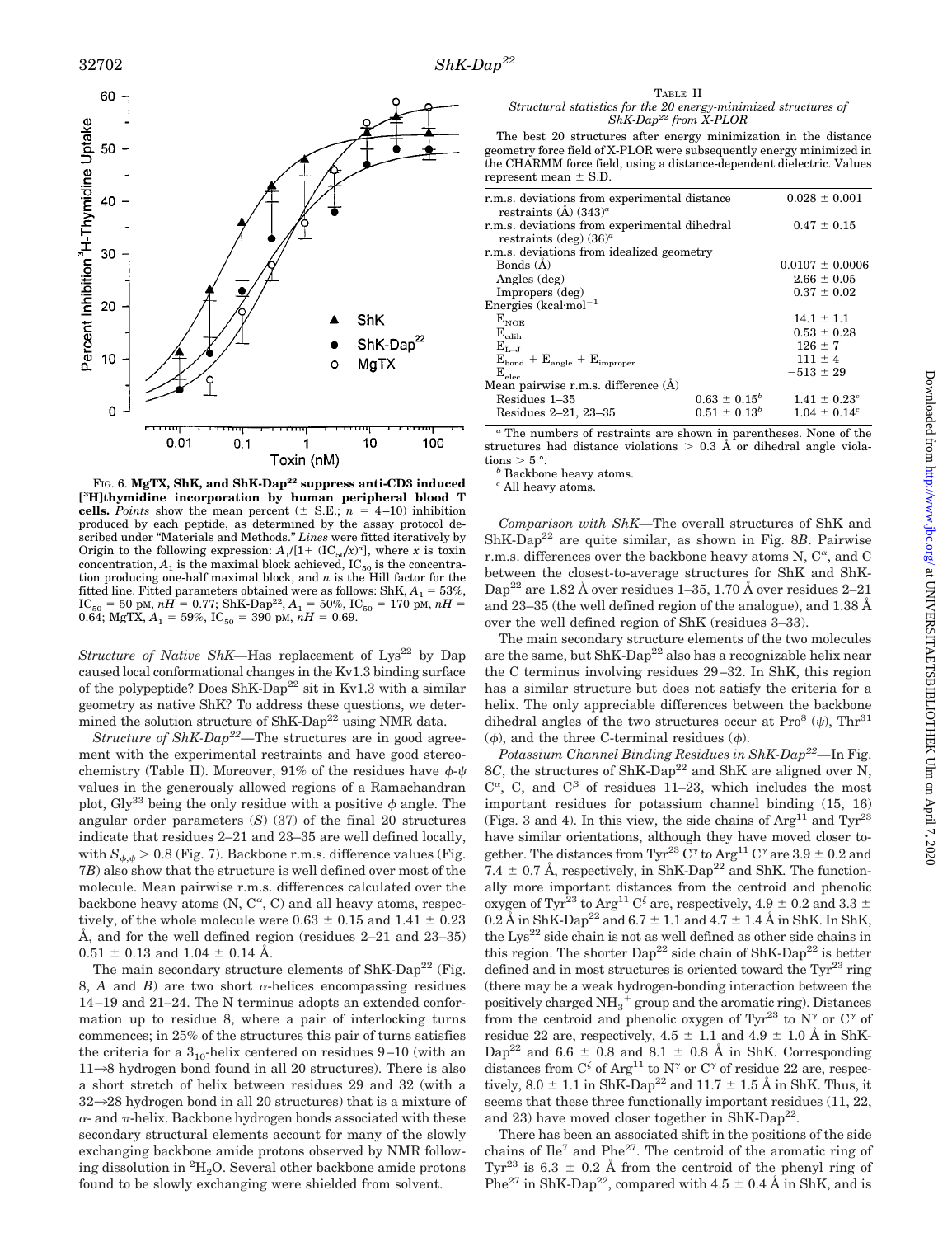

FIG. 7. **Parameters characterizing the final 20 structures of ShK-Dap<sup>22</sup> plotted as a function of residue number.** Values for ShK (17) are shown on the *left side* for comparison. *A*, upper-bound restraints used in the final round of structural refinement shown as long-range (*black*), medium-range (*cross-hatched*), sequential (*diagonal shading*), and intra-residue (*unshaded*). *B*, r.m.s. differences from mean structure for N, C<sup>a</sup> and C atoms following superposition over the whole molecule. *C* and *D*, angular order parameters (*S*) for the backbone dihedral angles  $\phi$  and  $\psi$ .

6.8  $\pm$  0.2 Å from C<sup> $\beta$ </sup> of Ile<sup>7</sup>, compared with 7.9  $\pm$  0.7 Å in ShK. Distances from  $N^{\gamma}$  or  $C^{\gamma}$  of residue 22 to the centroid of the  $Phe^{27}$  ring, however, are unchanged at about 6.2 Å. The shorter side chain of  $\text{Dap}^{22}$  (compared with that of  $\text{Lys}^{22}$  in ShK) might be expected to increase the solvent accessibility of nearby residues. The largest increase in  $\text{ShK-Dap}^{22}$  (1.4-fold) was for His19, with the flanking residues showing little deviation.

#### DISCUSSION

In this study, we pursued three overlapping goals. First, using the ShK peptide as a structural template and applying thermodynamic mutant cycle analysis, we determined the spatial proximity of eight pairs of ShK and Kv1.3 residues. These data, along with those obtained from earlier mapping studies with scorpion toxins (10, 11), guided our docking of ShK into the channel. This docking configuration might provide insights into the interaction of other members of this novel structural class of sea anemone peptides (*e.g*. BgK) and potassium channels. Second, we used the docking model to identify the Kv1.3 specific ShK mutant, ShK-Dap<sup>22</sup>. ShK-Dap<sup>22</sup> inhibited mitogenstimulated human T-cell activation *in vitro* with subnanomolar potency and exhibited minimal toxicity *in vivo* in a rodent model. Third, we solved the structure of ShK-Dap<sup>22</sup> by NMR. By comparing the structures of the native and mutant peptides, we attempted to understand the basis for the Kv1.3 specificity of  $ShK-Dap<sup>22</sup>$ . These three complementary studies suggest that  $ShK-Dap<sup>22</sup>$  might be a clinically useful immunosuppressant.

*Peptide Toxins As Candidate Immunosuppressive Agents—*

The Kv1.3 channel is widely regarded as a novel therapeutic target for T-cell immunosuppression (*e.g.* Refs. 1, 8). Due to its restricted tissue distribution and unique role in regulating lymphocyte function, selective and potent blockers of this channel might not have the toxic side effects of currently used drugs such as cyclosporin, FK-506, and rapamycin  $(1, 8)$ . Kv1.3-specific antagonists may therefore be therapeutically useful immunosuppressants.

Several scorpion toxins potently and reversibly block this channel with  $IC_{50}$  values in the low picomolar to nanomolar range and with 1:1 stoichiometry (10, 11). By blocking Kv1.3, these polypeptides attenuate the calcium signaling response and inhibit mitogen activation of T cells *in vitro* (4–9). The most potent and selective of these, MgTX, has also been shown to effectively suppress delayed-type hypersensitivity and alloimmune responses *in vivo* in micro- and mini-pigs, despite its inability to completely suppress T-lymphocyte activation *in vitro* (9). However, MgTX also potently blocks the closely related channels Kv1.1 and Kv1.2 (12, 13), which are expressed in the brain and peripheral neurons (14), and is therefore potentially toxic. An equally potent but more selective peptide blocker of Kv1.3 might not exhibit these side effects. The structurally defined peptidic inhibitor,  $\text{ShK-Dap}^{22}$ , exhibits the requisite potency and specificity for the Kv1.3 channel target.

*Comparison of Structures of ShK and ShK-Dap22—*The overall structure of  $\text{ShK-Dan}^{22}$  is similar to that of native  $\text{ShK}$ toxin, but there are some differences in the side chains involved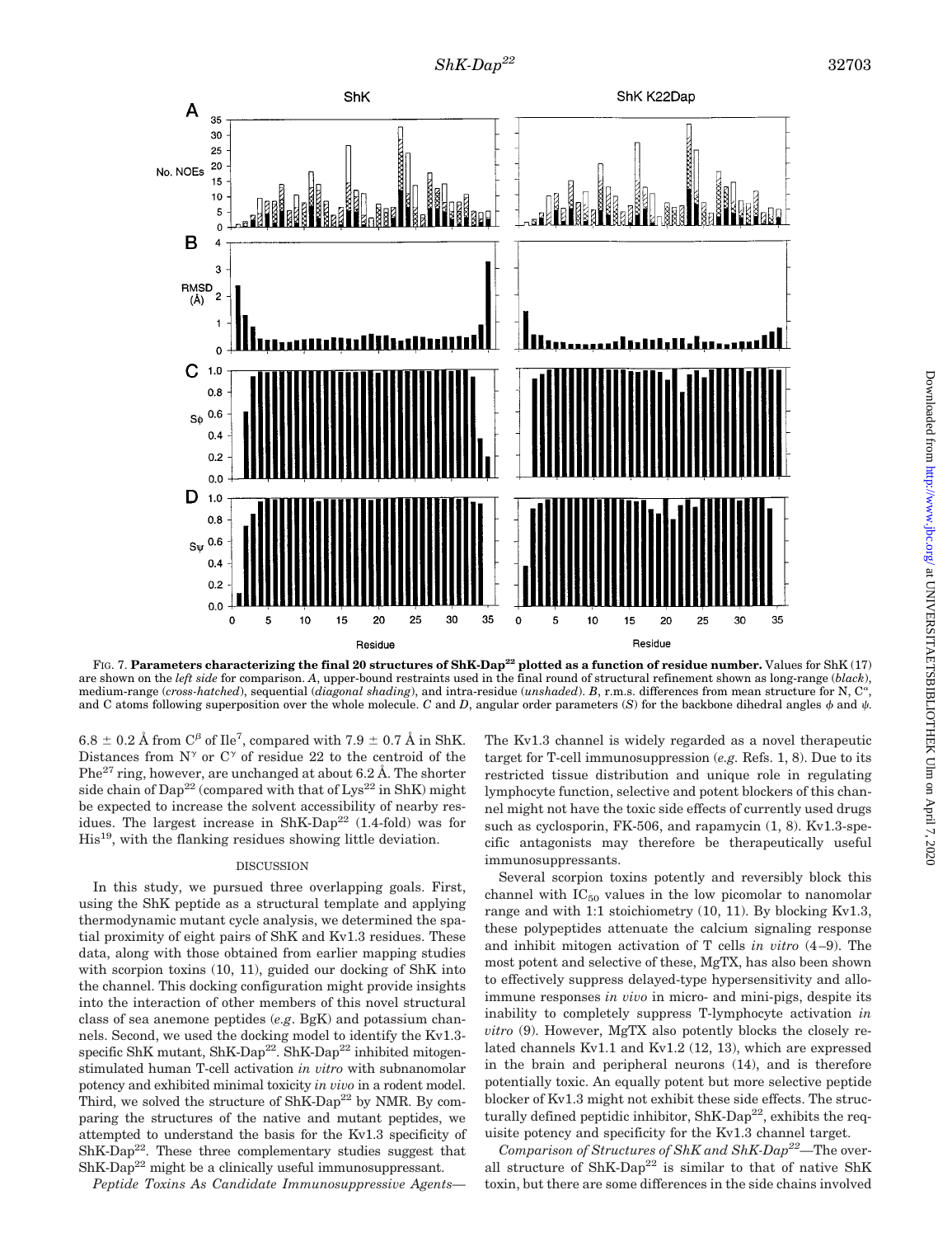

FIG. 8. **Solution structure of ShK-Dap<sup>22</sup>.** A, stereo view of the best 20 structures of ShK-Dap<sup>22</sup>, superimposed over the backbone heavy atoms N, C<sup>a</sup>, and C of residues 2–21 and 23–35. Only the backbone heavy atoms are shown, except for the three disulfide bonds (3–35, 12–28, and 17–32), which are shown in color. *B*, ribbon diagrams of the closest-to-average structures for ShK-Dap<sup>22</sup> (*red*) and ShK (*blue*) superimposed over the backbone heavy atoms of residues 3–33, excluding residue 22. *C*, ribbon diagrams of ShK-Dap<sup>22</sup> and ShK showing key residues for potassium channel binding (15, 16) as follows: Arg11 (*cyan*), Dap22/Lys22 (*dark blue*), Tyr23 (*red*), Ile7 (*pink*), Ser20 (*purple*), and Phe27 (*orange*). The structures were aligned over N,  $C^{\alpha}$ , C, and  $C^{\beta}$  of residues 11–23. The ribbon of the closest-to-average structure is shown in each case, together with the relevant side chains of all 20 structures. This diagram was generated using Insight II.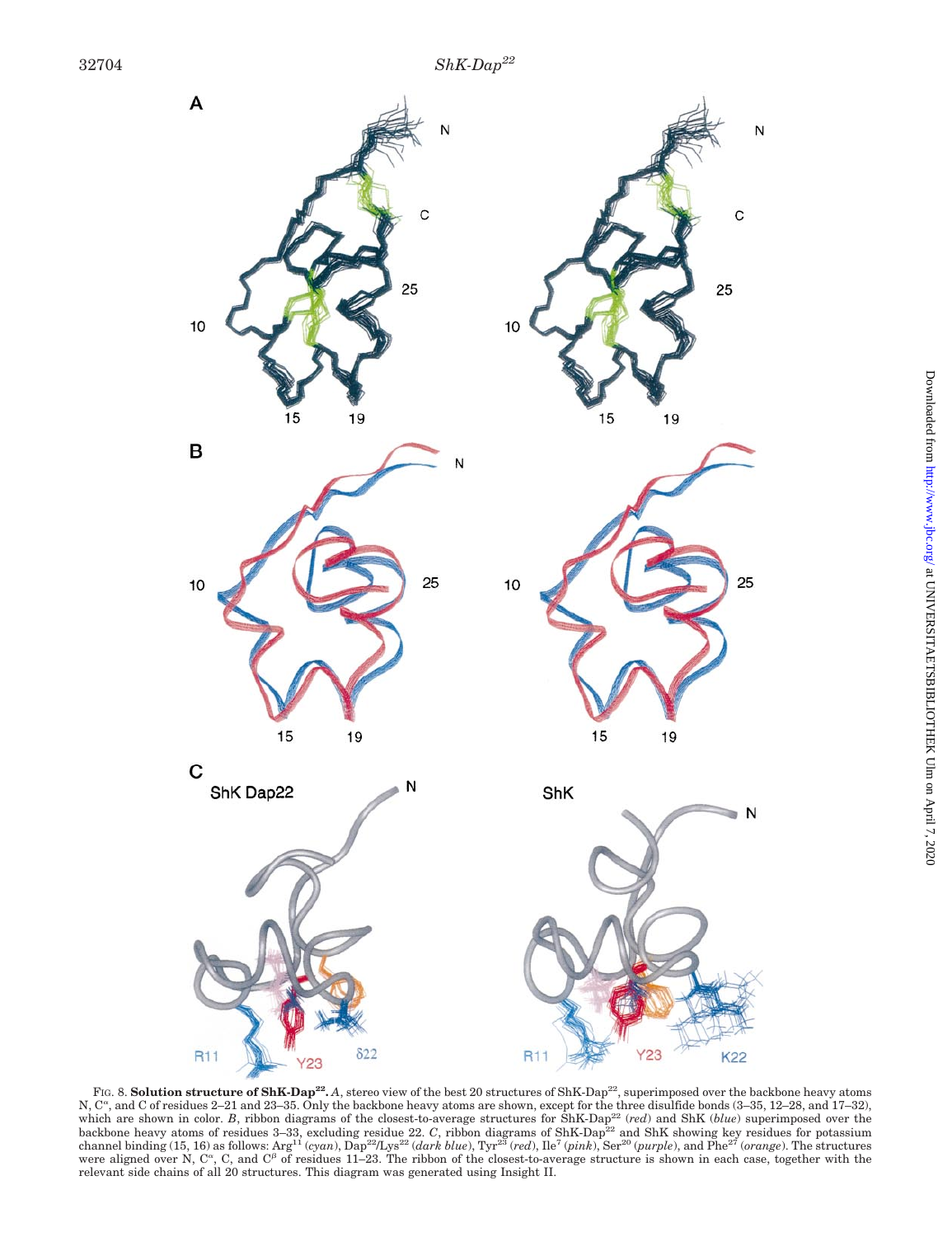in Kv1.3 binding (Fig. 8). Are these differences significant, or do they reflect differences between the number and distribution of NMR-based restraints in key regions in the structure (Fig. 7A)? The <sup>1</sup>H chemical shifts of the two molecules are very similar, the only differences > 0.1 ppm being for Met<sup>21</sup> NH ( $\Delta \delta$ ) 0.25 ppm),  $Dap^{22}$ , and residues  $26-28$  (Table SI and Fig. S2 in "Appendix"). The  ${}^{3}J_{\text{HNC}\alpha\text{H}}$  coupling constants, which are dependent on backbone  $\phi$  angles, also differed by  $>$ 1Hz for residues 26, 27, and 29 (other residues in this category were 9, 10, 16, and 35). The backbone amide resonance of  $Dap^{22}$  was not observed, and those of  $Met^{21}$  and  $Tyr^{23}$  in ShK-Dap<sup>22</sup> were broader than in ShK. As a result, there were fewer NOEs to these protons (Fig. S3 in "Appendix"), and this region of the structure is not as well defined in  $\text{ShK-Dap}^{22}$ . Part of the reason for the broader  $Dap^{22}$  NH resonance is that the intrinsic line width is greater, as found in the pentapeptide GlyGly-DapGlyGly; this presumably reflects the proximity of the side chain ammonium group of Dap to the backbone. However, this is unlikely to be the explanation for the flanking residues, suggesting that this region has greater conformational flexibility in ShK-Dap<sup>22</sup>. To confirm the difference between ShK-Dap22 and ShK, we recorded a 2D NOE spectrum on a mixture of the two at pH 4.7 and 293 K. Resonance overlap prevented any comparison for  $\text{Tyr}^{23}$ , but it was quite clear that the crosspeaks from  $\rm Met^{21}$  of  $\rm ShK\text{-}Dap^{22}$  were broader and weaker than those of ShK. As the chemical shift of  $Met<sup>21</sup> NH$  was also perturbed, it seems that there are some genuine differences in the local structure and dynamics of  $\text{ShK-Dap}^{22}$  around the substituted residue. The backbone amides of  $\text{ShK-Dap}^{22}$  also show slightly faster exchange than those of ShK (although respective rate constants are within a factor of 2), suggesting that the overall structure of ShK-Dap<sup>22</sup> may be slightly more flexible than that of ShK.

In other regions, particularly the N and C termini, the apparent structural differences (Fig. 8) stem partly from the presence of a few NOEs unique to one of the restraint sets. The  $\rm ShK\text{-}Dap^{22}$  structures are better defined than those of  $\rm ShK$  at both termini, but it is important to note that there is some flexibility in these regions of both structures and that both may change when bound to Kv1.3. Finally, the close similarity between the structures of ShK-Dap<sup>22</sup> and ShK confirms that the structure of this sea anemone toxin is different from that of the homologous BgK toxin (19) with which it shares 13 residues. BgK contains two longer helices, involving residues 9–16 and

*Why Does ShK-Dap22 Inhibit Kv1.1 Much Less Potently Than ShK?*—The reasons for the specificity of ShK-Dap<sup>22</sup> for Kv1.3 are not clear. It cannot be solely due to the interaction of Dap<sup>22</sup> with the ring of unique  $His^{404}$  residues in Kv1.3, as replacement of these histidines with tyrosines (tyrosine is present at the equivalent position in Kv1.1) does not alter the peptide's affinity for Kv1.3 ( $K_d = 4.3 \pm 2.5$  pm,  $n = 3$ ). A more likely explanation is that  $\text{ShK-Dap}^{22}$  sits slightly differently in the external vestibule of Kv1.3 compared with the native polypeptide. This notion is supported by our mutant cycle data, which show strong energetic contacts between  $Dap^{22}$  and both  $His^{404}$ and Asp<sup>386</sup>. The lower affinity of Kv1.1 for ShK-Dap<sup>22</sup> may be because of subtle differences in the architecture of the Kv1.1 and Kv1.3 vestibules that do not permit ShK-Dap<sup>22</sup> to interact tightly with residues in the Kv1.1 vestibule. Without generating and evaluating several additional double mutants of  $\text{Dap}^{22}$  and other peptide positions, it is difficult to determine a precise docking configuration for ShK-Dap<sup>22</sup> in the Kv1.3 and Kv1.1 vestibules. Further studies are underway to answer these questions.

*Concluding Remarks*—Although ShK-Dap<sup>22</sup> has the potential to be used clinically, improving its stability and enhancing its plasma half-life are important objectives. Achievement of these goals would be facilitated by knowledge of the docking configuration of ShK-Dap<sup>22</sup> in the Kv1.3 external vestibule. With this information, it might be possible to rationally substitute nonnatural amino acids at key positions in the polypeptide, introduce stabilizers of the toxin's interactive surface, and generate a "minimal" analogue that retains the channel binding surface of fulllength  $\text{ShK-Dap}^{22}$ . A smaller analogue might also increase the oral availability of the compound, thereby enhancing its therapeutic usefulness. In conclusion, we have described a highly potent and selective antagonist of Kv1.3 that might be used for the prevention of graft rejection and for the treatment of autoimmune diseases.

*Acknowledgments—*We are grateful to Kevin Barnham and Paul Pallaghy for helpful discussions and advice on the structure calculations, Raphael Röbe for performing some patch-clamp experiments, and Inna Zaydenberg, Michael E. Byrnes, David Behm, and Nancy Corrigan for help in peptide synthesis. We also appreciate excellent technical assistance of Christine Hanselmann, Luette Forrest, Katharina Ruff, Roseanna Khoury, Sue Rawa, and Dean Snyder. Finally, we thank Dr. Robert Guy for providing us with the *Shaker* model.

#### APPENDIX

| ٠<br>۰, |
|---------|
|         |

*Proton chemical shifts of ShK-Dap22 at 20 °C and pH 4.9*

Chemical shifts are in ppm and referenced to an impurity peak at 0.15 ppm. For methyl groups, two chemical shifts are listed where both protons could be assigned. Resonances assigned stereospecifically are underlined with the first entry having the lower branch number.

| Residue                         | NH   | $\alpha$ H | $\beta$ H  | $\gamma$ H                   | $\delta H$     | Other                     |
|---------------------------------|------|------------|------------|------------------------------|----------------|---------------------------|
| $\rm{Arg}^1$<br>$\rm{Ser}^2$    | $-a$ | 4.10       | 1.95       | 1.69                         | 3.23           | $N^{\epsilon}H$ 7.30      |
|                                 | 8.92 | 4.48       | 3.80       |                              |                |                           |
| $\rm \frac{Cys^3}{He^4}$        | 9.03 | 4.85       | 2.98       |                              |                |                           |
|                                 | 7.78 | 4.66       | 1.95       | $C^{\gamma}H_2$ 0.99, 1.19;  | 0.81           |                           |
|                                 |      |            |            | $C^{\gamma}H_{\alpha}$ 0.86; |                |                           |
| $Asp^5$                         | 8.63 | 5.31       | 3.26, 2.70 |                              |                |                           |
| Thr <sup>6</sup>                | 9.49 | 4.48       | 4.57       | 1.25                         |                |                           |
| Ile <sup>7</sup>                | 7.27 | 4.79       | 1.90       | $C^{\gamma}H_2$ 1.36, 0.85;  | 0.53           |                           |
|                                 |      |            |            | $C^{\gamma}H_{3}$ 0.49;      |                |                           |
| Pro <sup>8</sup>                |      | 4.27       | 2.42, 1.76 | 1.95, 2.07                   | 3.40, 3.82     |                           |
| ${\rm Lys}^9$ ${\rm Ser}^{10}$  | 8.36 | 3.89       | 2.03, 1.86 | 1.52                         | 1.75           | $C^{\epsilon}H_2$ 3.07    |
|                                 | 8.46 | 4.10       | 3.91       |                              |                |                           |
| $\rm \frac{Arg^{11}}{Cys^{12}}$ | 8.15 | 4.44       | 1.94, 2.29 | 1.76                         | 3.28, 3.14     | $N^{\varepsilon}H$ 7.47   |
|                                 | 7.99 | 5.04       | 3.28, 2.91 |                              |                |                           |
| $Thr^{13}$                      | 7.28 | 4.38       | 4.78       | 1.31                         |                | O <sup>*</sup> H 5.84     |
| Ala <sup>14</sup>               | 8.88 | 3.98       | 1.47       |                              |                |                           |
| $Phe^{15}$                      | 8.53 | 4.15       | 3.24, 2.88 |                              | $C(2,6)$ 7.09; | $C(3,5)$ 7.06 $C(4)$ 6.86 |
|                                 |      |            |            |                              |                |                           |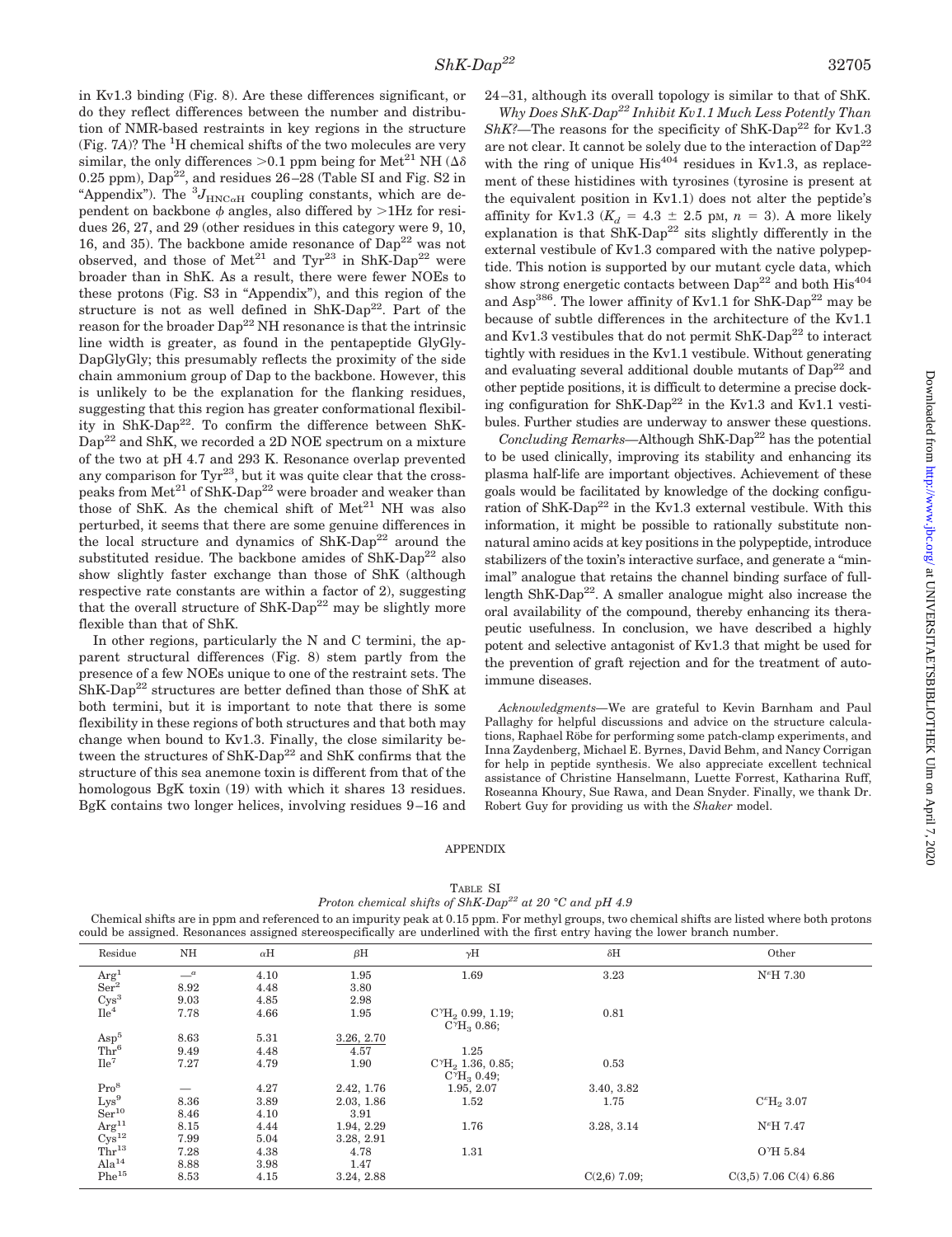### *ShK-Dap22* 32706

TABLE SI—*continued*

| Residue                                                                                                          | NH                       | $\alpha$ H | $\beta$ H  | $\gamma$ H              | $\delta H$     | Other                                                           |
|------------------------------------------------------------------------------------------------------------------|--------------------------|------------|------------|-------------------------|----------------|-----------------------------------------------------------------|
| $Gln^{16}$                                                                                                       | 7.80                     | 4.18       | 1.95, 1.49 |                         | 2.28, 2.35     | $N^{\gamma}H_2$ 6.49, 6.47                                      |
| Cys <sup>17</sup>                                                                                                | 8.52                     | 4.22       | 3.20, 2.94 |                         |                |                                                                 |
| $Lys^{18}$                                                                                                       | 7.52                     | 4.01       | 1.57, 1.41 | 1.14                    | 0.94           | $C^{\epsilon}H_2 2.85$                                          |
| His <sup>19</sup>                                                                                                | 7.79                     | 4.46       | 3.07, 2.35 |                         | C(4)H 6.50     | C(2)H 8.34                                                      |
| $\rm Ser^{20}$                                                                                                   | 8.35                     | 5.05       | 4.10, 3.90 |                         |                |                                                                 |
| Met <sup>21</sup>                                                                                                | 9.40                     | 4.13       | 2.17, 2.67 | 2.56                    |                | $C^{\epsilon}H 2.06$                                            |
| $\mathrm{Dap^{22}}$                                                                                              | $\overline{\phantom{0}}$ | 4.19       | 3.09, 2.75 | $N^{\gamma}CH_3^+$ 7.15 |                |                                                                 |
| $Tyr^{23}$                                                                                                       | 8.10                     | 3.97       | 3.38, 2.61 |                         | $C(2,6)$ 7.50; | $C(3,5)$ 6.95                                                   |
| $\AA$ rg <sup>24</sup>                                                                                           | 8.06                     | 3.94       | 2.25, 1.77 | 1.70, 1.52              | 3.36, 3.22     | N <sup>e</sup> H 7.37, N <sup>"</sup> H <sub>2</sub> 6.51, 6.83 |
| $Leu^{25}$                                                                                                       | 8.20                     | 4.43       | 1.77, 1.49 | 1.68                    | 0.89, 0.85     |                                                                 |
| $Ser^{26}$                                                                                                       | 7.21                     | 4.74       | 3.55, 3.38 |                         |                |                                                                 |
| $Phe^{27}$                                                                                                       | 7.48                     | 5.30       | 3.27, 2.50 |                         | $C(2,6)$ 6.20; | $C(3,5)$ 7.22; $C(4)$ 7.15                                      |
| $Cys^{28}$                                                                                                       | 8.60                     | 5.83       | 3.28, 3.13 |                         |                |                                                                 |
| ${\rm Arg^{29}}_{\rm Lys^{30}}$                                                                                  | 8.43                     | 3.91       | 1.63, 1.83 | 1.46                    | 3.27, 3.40     | $N^{\epsilon}H$ 7.15, $N^{\eta}H_2$ 7.21, 6.64                  |
|                                                                                                                  | 7.21                     | 4.17       | 1.84       | 1.32                    | 1.63           | $C^{e}H_{2}3.09$                                                |
| $Thr^{31}$                                                                                                       | 10.87                    | 3.87       | 4.08       | 1.32                    |                |                                                                 |
| Cys <sup>32</sup>                                                                                                | 9.16                     | 4.78       | 3.34, 2.91 |                         |                |                                                                 |
| $\mathrm{Gly}^{33}$                                                                                              | 7.87                     | 4.08, 4.08 |            |                         |                |                                                                 |
| Thr <sup>34</sup>                                                                                                | 8.73                     | 4.16       | 4.42       | 1.14                    |                |                                                                 |
| $Cys^{35}$                                                                                                       | 7.79                     | 4.33       | 3.34, 2.94 |                         |                |                                                                 |
| $\alpha$ must be accessed as a small set that is continued. Then the $\ell_2$ straight contract the contribution |                          |            |            |                         |                |                                                                 |

This resonance could not be assigned due to fast exchange with water.

FIG. S1. **Summary of NOE connectivities and other NMR data for ShK-Dap<sup>22</sup>** at pH 4.9 and 293 K. Dap<sup>22</sup> is represented by  $\delta$ . The intensities of  $d_{\alpha N}$ ,  $d_{NN}$ , and  $d_{BN}$  connectivities are represented as strong, medium, or weak by the height of the *bars*. The *shaded bar* indicates a  $d_{\alpha\delta}$  connectivity to Pro<sup>8</sup>. Medium range connectivities are also shown but with no indication of their relative<br>strength. Values of  ${}^{3}J_{\rm NHC\alpha H} < 6$  Hz are<br>indicated by  $\downarrow$ , those >8 Hz by  $\uparrow$ ; blanks indicate values that could not be measured due to overlap or were between 6 and 8 Hz. Slowly exchanging amide protons (present up to 11.5 h after dissolution in 2 H2O) are indicated by *filled circles* and those with intermediate exchange rates (present up to 6 h after dissolution in 2 H2O) with *open circles*.

> 3  $\overline{\mathbf{c}}$

 $\mathbf 0$ 

 $-1$ 

 $1.2$  $0.8$ 

 $0.0$  $-0.4$ 

 $\mathbf 0$ 

10

 $δΔ C<sup>α</sup>H$  0.4  $(ppm)$ 

 $\delta\Delta$  NH 1  $(ppm)$ 



FIG. S2. Plots of deviations from random coil chemical shifts  $(\Delta \delta)$  (38) for NH and C<sup>a</sup>H resonances of ShK (*left*) and ShK-Dap<sup>22</sup> (*center*). Differences between the NH and C<sup>\*</sup>H chemical shifts of ShK-Dap<sup>22</sup> are shown on the *right*. Asterisks for ShK-Dap<sup>22</sup> indicate NH resonances that were broad at 293 K compared with those of ShK.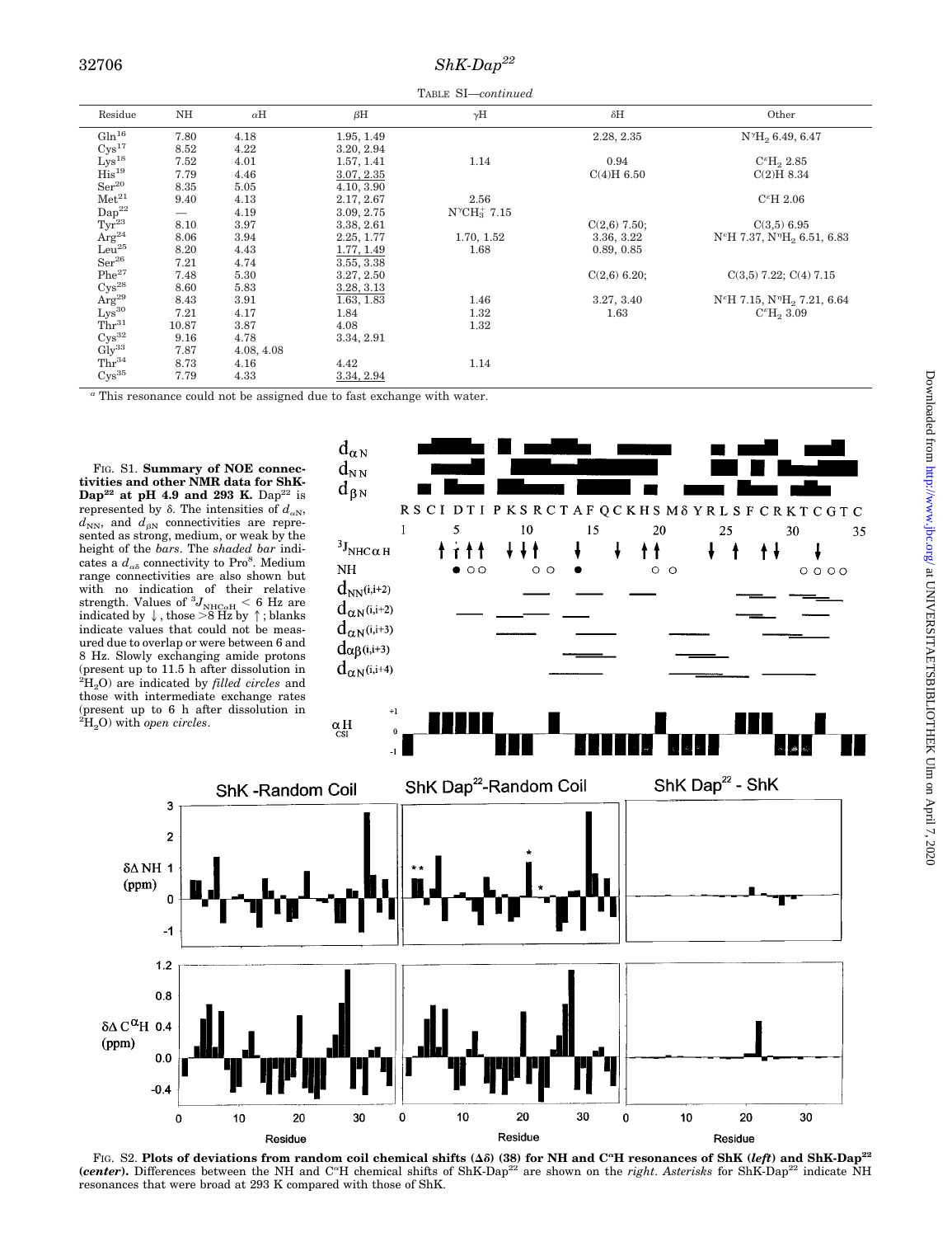

FIG. S3. **Unique medium and long range NOEs in ShK and ShK-Dap<sup>22</sup> plotted as a function of residue number.** *Filled bars* indicate medium range NOEs, *open bars* long range NOEs. *A*, NOEs in ShK-Dap<sup>22</sup> that were not present in native ShK; *B*, NOEs observed in ShK but not the analogue.

#### REFERENCES

- 1. Cahalan, M. D., and Chandy, K. G. (1997) *Curr. Opin. Biotechnol.* **8,** 749–756 2. DeCoursey, T. E., Chandy, K. G., Gupta, S., and Cahalan, M. D. (1984) *Nature* **307,** 465–468
- 3. Chandy, K. G., DeCoursey, T. E., Cahalan, M. D., McLaughlin, C., and Gupta, S. (1984) *J. Exp. Med.* **160,** 369–385
- 4. Price, M., Lee, S. C., and Deutsch, C. (1989) *Proc. Natl. Acad. Sci. U. S. A.* **86,** 10171–10175
- 5. Leonard, R. J., Garcia, M. L., Slaughter, R. S., and Reuben, J. P. (1992) *Proc. Natl. Acad. Sci. U. S. A.* **89,** 10094–10098
- 6. Lin, C. S., Boltz, R. C., Blake, J. T., Nguyen, M., Talento, A., Fischer, P. A., Springer, M. S., Sigal, N. H., Slaughter, R. S., Garcia, M. L., Kaczorowski, G. J., and Koo, G. C. (1993) *J. Exp. Med.* **177,** 637–645
- 7. Nguyen, A., Kath, J. C., Hanson, D. C., Biggers, M. S., Canniff, P. C., Donovan, C. B., Mather, R. J., Bruns, M. J., Rauer, H., Aiyar, J., Lepple-Wienhues, A., Gutman, G. A., Grissmer, S., Cahalan, M. D., and Chandy, K. G. (1996) *Mol.*

*Pharmacol.* **50,** 1672–1679

- 8. Kath, J. C., Hanson, D. C., and Chandy, K. G. (1997) *Ann. Rep. Med. Chem.* **32,** 181–190
- 9. Koo, G. C., Blake, J. T., Talento, A., Nguyen, M., Lin, S., Sirotina, A., Shah, K., Mulvany, K., Hora, D., Cunningham, P., Wunderler, D. L., McManus, O. W., Slaughter, R., Bugianesi, R., Felix, J., Garcia, M., Williamson, J., Kaczorowski, G., Sigal, N. H., Springer, M. S., and Feeney, W. (1997) *J. Immunol.* **158,** 5120–5128
- 10. Aiyar, J., Withka, J. M., Rizzi, J. P., Singleton, D. H., Andrews, G. C., Lin, W., Boyd, J., Hanson, D. C., Simon, M., Dethlefs, B., Lee, C-L., Hall, J. E., Gutman, G. A., and Chandy, K. G. (1995) *Neuron* **15,** 1169–1
- 11. Aiyar, J., Rizzi, J. P., Gutman, G. A., and Chandy, K. G. (1996) *J. Biol. Chem.* **271,** 31013–31016
- 12. Grissmer, S., Nguyen, A. N., Aiyar, J., Hanson, D. C., Mather, R. J., Gutman, G. A., Karmilowicz, M. J., Auperin, D. D., and Chandy, K. G. (1994) *Mol. Pharmacol.* **45,** 1227–1234
- 13. Koch, R. O., Wanner, S. G., Koschak, A., Hanner, M., Schwarzer, C. Kaczorowski, G, J., Slaughter, R. S., Garcia, M. L., and Knaus H-G. (1997) *J. Biol. Chem.* **272,** 27577–27581
- 14. Chandy, K. G., and Gutman, G. A. (1995) in *Handbook of Receptors and Channels: Ligand- and Voltage-gated Ion Channels* (North, R. A., ed) pp. 1–71, CRC Press, Inc., Boca Raton, FL
- 15. Pennington, M. W., Mahnir, V. M., Krafte, D. S., Zaydenberg, I., Byrnes, M. E., Khaytin, I., Crowley, K., and Kem, W. R. (1996) *Biochem. Biophys. Res. Commun.* **219,** 696–701
- 16. Pennington, M. W., Mahnir, V. M., Krafte, D. S., Khaytin, I., Zaydenberg, I., Byrnes, M. E., and Kem, W. R. (1996) *Biochemistry* **35,** 16407–16411
- 17. Tudor, J. E., Pallaghy, P. K., Pennington, M. W., and Norton, R. S. (1996) *Nat. Struct. Biol.* **3,** 317–320
- 18. Tudor, J. E., Pennington, M. W., and Norton, R. S. (1998) *Eur. J. Biochem.* **251,** 133–141
- 19. Dauplais, M., Leqoc, A., Song, J., Cotton, J., Jamin, N., Gilquin, B., Roumestand, C., Vita, C., de Medeiros, C. L. C., Rowan, E. G., Harvey, A. L., and Menez, A. (1997) *J. Biol. Chem.* **272,** 4302–4309
- 20. Ranganathan, R., Lewis, J. H., and MacKinnon, R. (1996) *Neuron* **16,** 131–139
- 21. Fujiwara, Y., Akaji, K., and Kiso, Y. (1994) *Chem. Pharm. Bull.* **42,** 724–726 22. King, D. S., Fields, C. G., and Fields, G. (1990) *Int. J. Peptide Protein Res.* **6,** 255–266
- 23. McCloskey, M., and Cahalan, M. D. (1990) *J. Gen. Physiol.* **95,** 208–222 24. Ikeda, S. R., Soler, F., Zuhlke, R. D., Joho, R. H., and Lewis, D. L. (1992)
- *Pflugers Arch.* **422,** 210–203
- 25. Schreiber, G., and Fersht, A. R. (1995) *J. Mol. Biol.* **248,** 478–486
- 26. Clackson T., and Wells, J. A. (1995) *Science* **267,** 383–386
- 27. Pallaghy, P. K., Alewood, D., Alewood, P. F., and Norton, R. S. (1997) *FEBS Lett.* **419,** 191–196
- 28. Sklenar, V., Piotto, M., Leppik, R., and Saudek, V. (1993) *J. Magn. Reson. Series A* **102,** 241–245
- 29. Güntert, P., Mumenthaler, C., and Wüthrich, K. (1997) *J. Mol. Biol.* 273, 283–298
- 30. Brünger, A. T. (1992) *X-PLOR Version 3.1*. A System for X-ray Crystallography
- and NMR. Yale University, New Haven, CT 31. Bernstein, F. C., Koetzle, T. F., Williams, G. J. B., Meyer, E. F., Brice, M. D., Rodgers, J. R., Kennard, O., Shimanouchi, T., and Tasumi, M. (1977) *J. Mol. Biol.* **112,** 535–542
- 32. Koradi, R., Billeter, M., and Wüthrich, K. (1996) *J. Mol. Graphics* 14. 51-55 33. Doyle, D. A., Cabral, J. M., Pfuetzner, R. A., Kuo, A., Gulbis, J. M., Cohen,
- S. L., Chait, B. T., and MacKinnon, R. (1998) *Science* **280,** 69–77
- 34. Li, H. L., Sui, H. X., Ghanshani, S., Lee, S., Walian, P. J., Wu, C. L., Chandy, K. G., and Jap, B. K. (1998) *J. Mol. Biol.* **282,** 211–216 35. Durell, S. R., Hao, Y., and Guy, H. R. (1998) *J. Struct. Biol.* **121,** 263–284
- 36. MacKinnon, R., Cohen, S. L., Kuo, A., Lee, A., and Chait, B. T. (1998) *Science* **280,** 106–109
- 37. Pallaghy, P. K., Duggan, B. M., Pennington, M. W., and Norton, R. S. (1993) *J. Mol. Biol.* **234,** 405–420
- 38. Wishart, D. S., Bigam, C. G., Holm, A., Hodges, R. S., and Sykes, B. D. (1995) *J. Biomol. NMR* **5,** 67–81